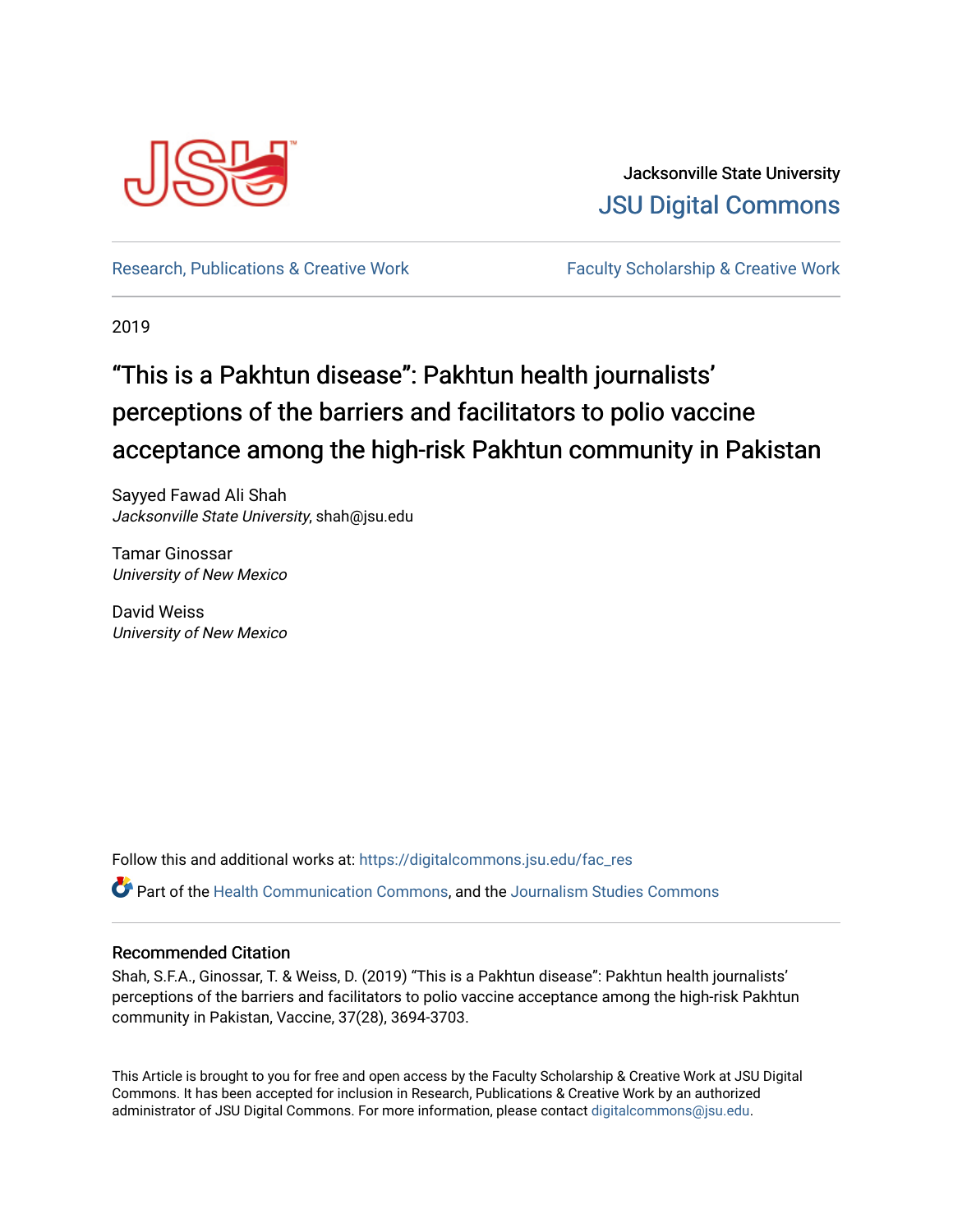# **1. Introduction**

In 1988, the Global Polio Eradication Initiative (GPEI) was initiated by to eradicate polio worldwide by the year 2000 [1]. Due to successful polio vaccination campaigns the region of the Americas was certified polio-free in 1994, followed by the Western Pacific region in 2000, and European region in 2002[2, 3]. Many developing countries achieved polio free status by the year 2011. However, polio still remain endemic in three countries, including Pakistan. The polio eradication initiative launched in Pakistan in 1994, initially recorded remarkable success as the number of recorded polio cases in the country dropped from 1155 in 1997 to 28 in 2005[4]. However, since then resistance to polio vaccination increased. In 2014, 306 polio cases were recorded in the country[5]. Although the oral polio vaccine (OPV) acceptance rate has steadily increased since 2015, there are still pockets of communities, mostly ethnically Pakhtun, that resist OPV [6]. In 2018, eight out of 12 wild poliovirus (WPV) cases were recorded in predominantly Pakhtun populated province Khyber Pakhtunkhwa [7]. After a vaccination drive in May 2018, the health department recorded 26,610 polio vaccine refusal cases in the province[8]. OPV acceptance is only one public health problem facing these communities. Pakistan has the world's highest newborn mortality rate, with one death in every 22 newborns [9]. The highest mortality rate within Pakistan, with one death in every 18.5 newborns, has been recorded in Khyber Pakhtunkhwa (KP), a province where the majority of the residents are ethnic Pakhtun<sup>[10]</sup>. Besides, the basic health infratructure is also weak in the province [4].

#### **[Insert figure 1 here]**

The refusal of polio vaccine in the ethnically Pakhtun-populated areas of Pakistan is a complex phenomenon[11]. Factors associated with refusal include parents' lack of knowledge about vaccination, low income and education levels, and number of children per household [5,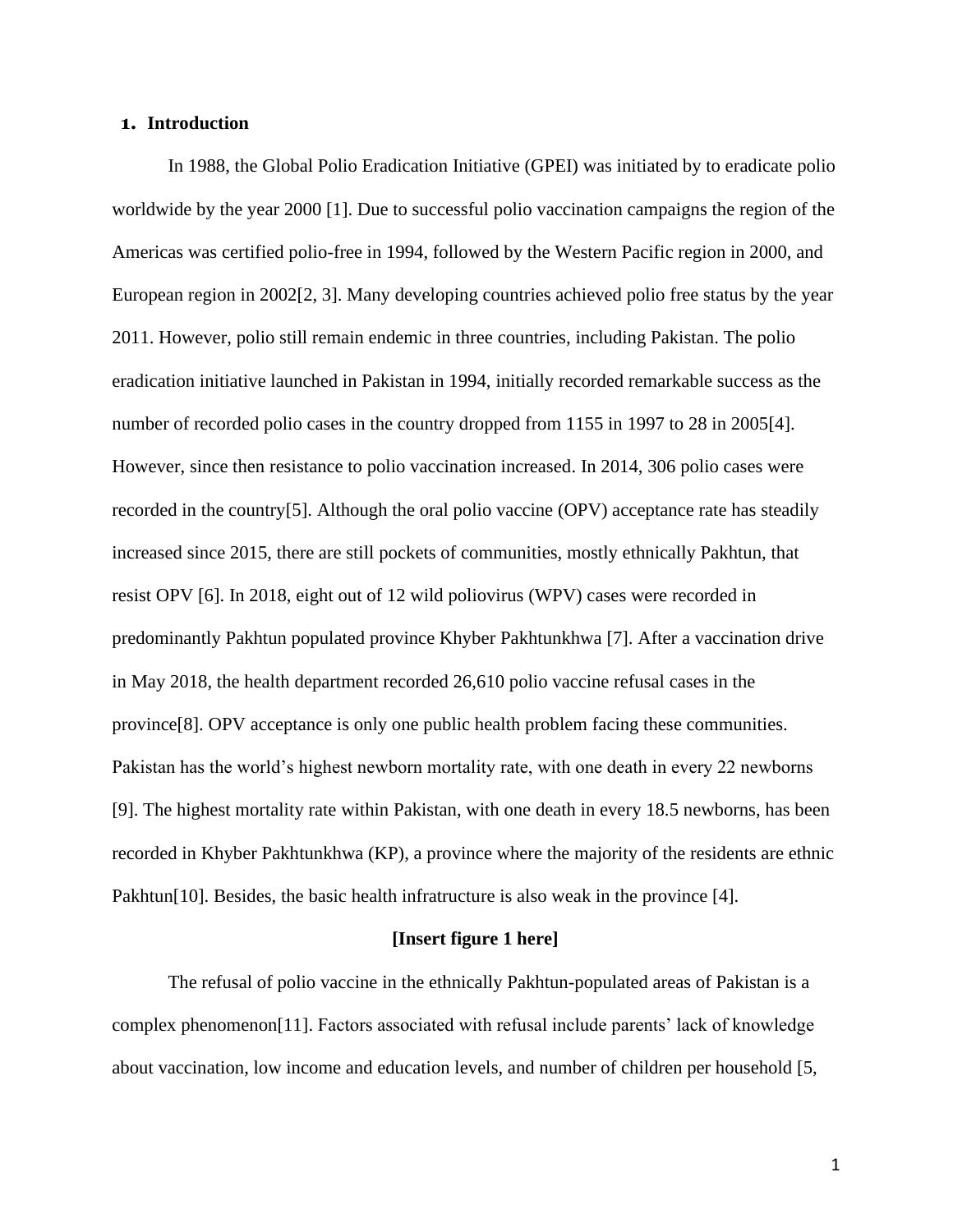12-15]. Similar to Afghanistan and Nigeria, the other two polio-endemic countries, Pakistani barriers to vaccination include conspiracy theories about the content and efficacy of polio vaccine [13, 16], including rumors that the vaccine contains pig fat, which Muslims are forbidden to consume. The involvement of U.S.-funded organizations in the polio eradication efforts, weak governance, and inaccessible areas due to the ongoing war on terror constitute additional barriers to OPV acceptance in these countries [4, 5, 17], as well as local and global politics, mistrust of science, and lack of basic health facilities[18, 19]. Among the Pakhtun population, resistance significantly increased when the U.S. killed Osama bin Laden, the former al-Qaeda chief, in a military operation in Pakistan. CIA reportedly used a fake hepatitis vaccination campaign to trace bin Laden. Since this killing, more than 100 polio vaccination team members and police officials protecting them have been killed[5, 20]. UNICEF and the Pakistani government are carrying out large-scale media campaigns and improving social mobilization efforts in the areas to increase OPV uptake[12].

Media remain at the center of communication strategies in Pakistan[21]with the goal to use media to create awareness about OPV by providing information about polio, associated risks, campaign efforts, vaccine efficacy, and safety[12, 21]. Consistent with this focus, UNICEF in collaboration with the Pakistani government is arranging quarterly briefings for the media, pitching stories, communicating with reporters and editors, and training journalists and public information officers, with a focus on journalists from high-risk districts[6]. UNICEF has also involved celebrity journalists in the media advocacy campaigns. Similarly, the journalist outreach program of UNICEF and government of Pakistan includes creations of WhatsApp groups to provide timely information to the journalists. In order to improve the communication between journalists and health officials, UNICEF and the Pakistani government also trained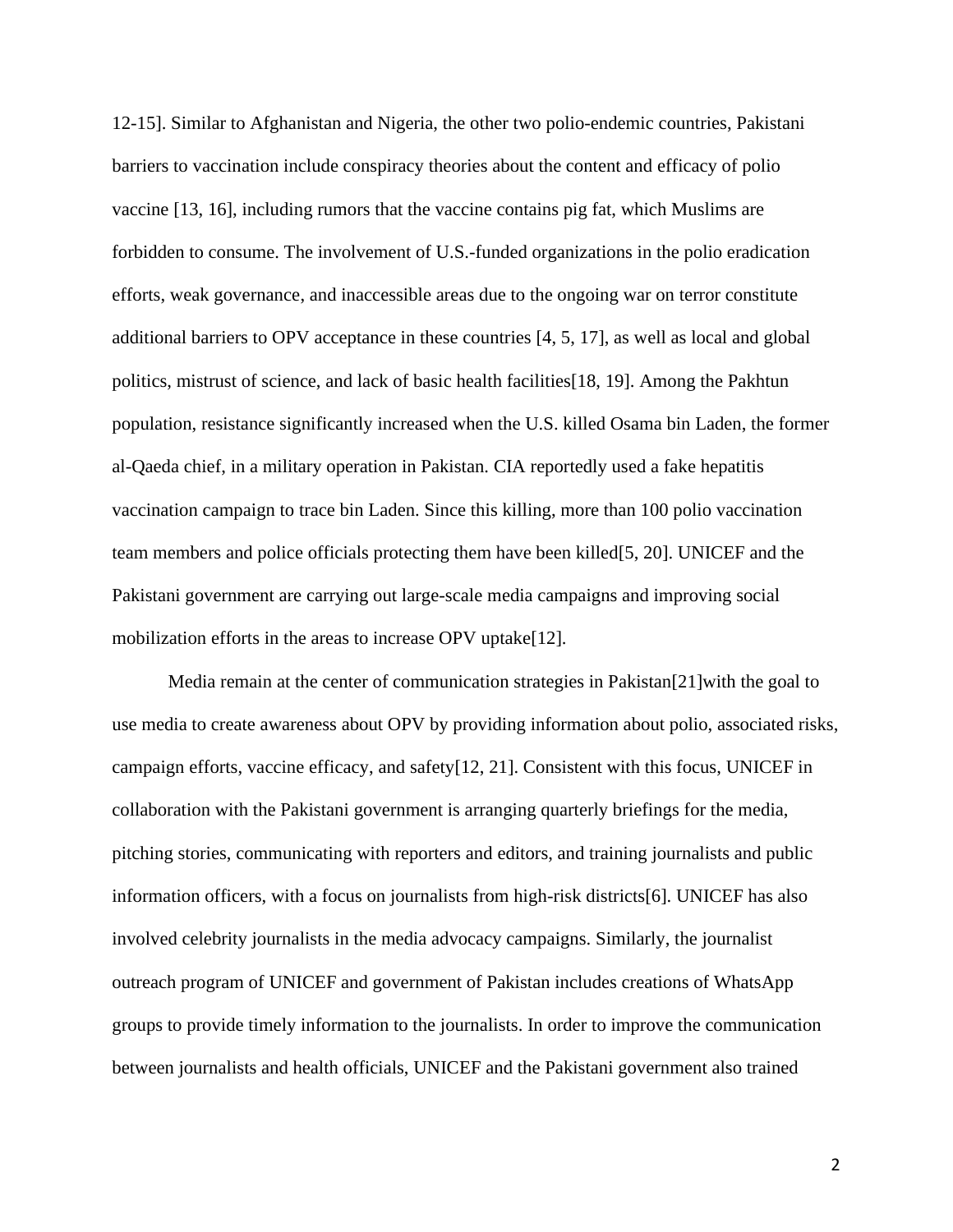doctors working in the high-risk districts to enable them to improve their communication with journalists[22, 23]. UNICEF also recently collaborated with Voice of America's Pashto language service *Deewa* for the coverage of polio related issues. However, these strategies have not been examined by scholars and there is anecdotal evidence that suggests that they may not be effective. The media coverage of polio vaccine remains overwhelmingly neutral but fragile. Journalists also regularly pick propaganda spread against polio vaccination through social media and give validity to that propaganda by publishing that as news stories [12]. In March 2018, for example, both national and local media outlets reported an unsubstantiated news story that three children had died after receiving OPV. As a result, the number of polio vaccine refusal cases doubled in the month of April[24]. It shows that these news stories play a critical role in parents'/caregivers decisions to refuse vaccine.

Journalists play a critical role in the dissemination of health information[25, 26]. However, research done in Western contexts reported that health journalists are not adequately trained to report on complex health issues and therefore their stories lack comprehensive information and are hard for average readers to understand [27, 28]. However, past research did not examine the role of local KP journalists in coverage of OPV, despite the potentially critical part they might play in polio eradication campaigns in resistant communities. These local journalists have a dual status as members of both the media and their local communities. Despite local journalists' importance as opinion leaders in their communities [29], past research has not explored their perceptions of the resistance to OPV in high-risk areas. To address this gap, the present study aims to understand Pakhtun journalists' perceptions of the barriers to and facilitators for OPV in their communities, including their own beliefs regarding polio and OPV. To advance this understanding, the Social Ecological Model served as a theoretical framework.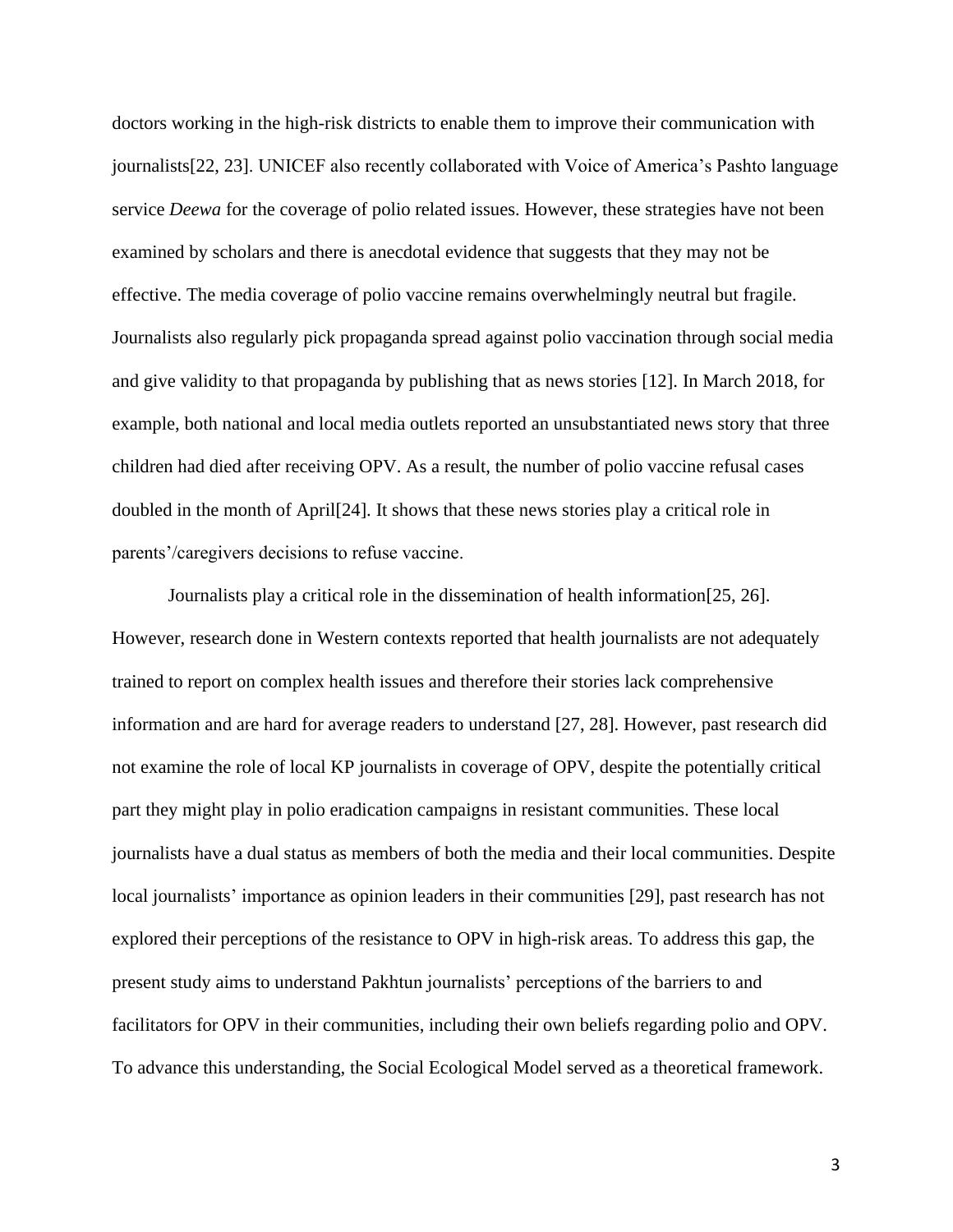#### *1.1. Social Ecological Model*

The Social Ecological Model (SEM) is a framework with proven effectiveness in health promotion, including vaccination. The model is composed of five levels, or concentric rings of influence, for health-related behaviors and conditions: intrapersonal/individual characteristics such as knowledge, attitudes, behavior, self-concept and skills; interpersonal processes relate to social networks; organizational factors related to organizational characteristics such as rules and regulations; community factors consisting of relationships among organizations, institutions and networks; and public policy factors including local, state, and national laws and policies [30, 31]. The model assumes that people both influence and are influenced by those around them.

#### **2. Methods**

# *2.1. Data collection*

Following approval by the University of New Mexico Institutional Review Board, the first author, a former Pakhtun journalist, recruited 33 journalists (news reporters and editors) working for Urdu and Pashto language newspapers and radio stations in KP. Recruitment followed purposive, snowball sampling techniques [32] and included contacting journalists using press clubs and requests of participants to recommend others. The purpose of the study was explained to the recruited journalists, and their verbal consent was sought. Full demographics of participants are presented in table 1 below.

#### **[Insert Table 1 here]**

A semi-structured interview protocol was written by the authors. The first author conducted interviews in respondents' preferred language.

*2.2. Data analysis*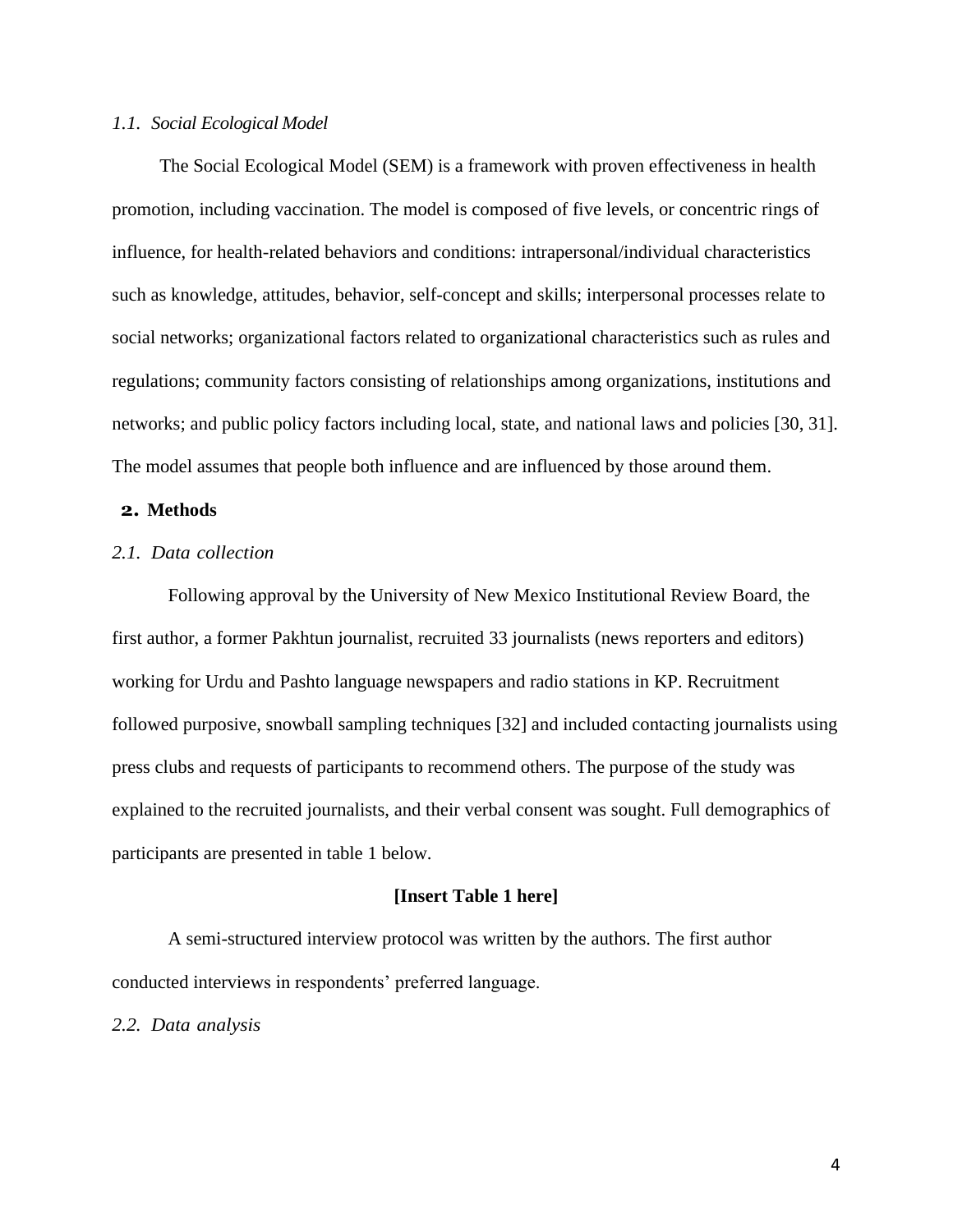The first author transcribed the interviews from Urdu and Pashto to English, and checked the transcriptions for errors and accuracy. He kept notes taken during the interviews in a separate file. Transcripts and notes were thematically analyzed using NVIVO 10, a qualitative analysis data software program (QSR International 2010).

## **3. Findings**

Our analysis indicated that participants were supportive of OPV and advocated for it. At the same time, they listed barriers that ranged from individual/intrapersonal factors, to interpersonal, organizational, and community/policy factors. These levels were largely consistent with the SEM, and are reported in the following section.

# **[Insert figure 2 here]**

#### *3.1. Individual level: Participants' knowledge, beliefs, attitudes and literacy skills*

At the individual level, participants shared health-related knowledge, attitudes, beliefs, perceptions of risks and benefits, values, and their perceived health literacy skills.

#### *3.1.1. Polio-related Knowledge as facilitator of pro-vaccination attitudes and behaviors*

Participants shared knowledge about polio that was embedded in an overall belief system consistent with the biomedical model. Specifically, all the participants knew that polio was a contagious disease that could cripple children for life and could be prevented only through vaccine. A respondent noted, "Polio is a contagious disease. It can only be prevented through vaccine. It cannot be treated." Another participant reported: "I personally believe that vaccines are really effective. Their effectiveness is a universal reality." Participants expressed this support by having their children vaccinated and by advocating in their personal networks. A respondent stated: *"*Whenever I return home I inquire about that. If polio teams do not pay a follow-up visit, I take my children to the nearby Basic Health Unit." All 33 respondents stated that they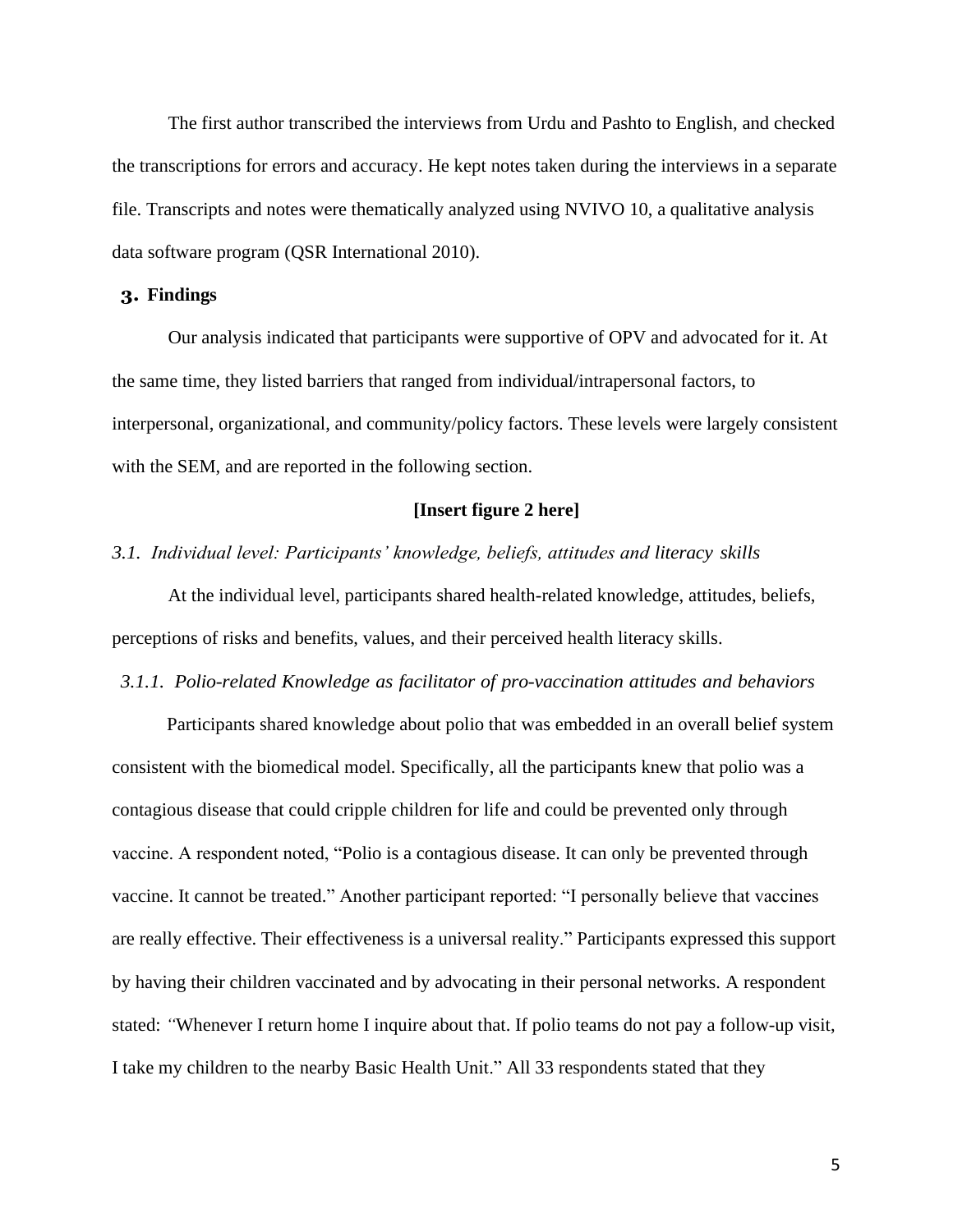vaccinated their children.

#### *3.1.2. Participants experiences with polio and polio eradication efforts in their communities*

The participants stated that they were supportive of the OPV because they have seen the risks associated with contracting poliovirus and the benefits of its prevention through vaccine. The participants said that their interactions with people crippled by poliovirus made them aware of its associated risks and of OPV's benefits. One journalist said: "Now we see people affected by the virus in the villages." Another participant stated that "I saw that in Khyber Agency and FATA vaccines work. No cases have been reported from the areas where vaccine has been administered." In addition to witnessing the risks of poliovirus and the effectiveness of vaccination, participants framed polio as a health issue that disproportionally affected their communities.

#### *3.1.3. Polio as a Pakhtun-specific health concern*

Some participants noted that poliovirus has disproportionately affected Pakhtun children. A participant relayed: "most [polio] cases were recorded among Pakhtun population. The government vaccinates them at the airports whenever they want to go abroad. We are getting isolated from rest of the world due to this disease. Why not vaccinate our children?" This participant was referring to the fact that the Pakistani government mandated presenting polio vaccination certificates to immigration officers at airports before flying abroad. He emphasized that prevention through vaccine was the only available option in his community: "We do not have medical facilities for disabled children... Therefore, the only good option is to vaccinate our children. Polio destroyed children's dreams. This is called a Pakhtun virus." Another participant echoed that opinion, "it is so unfortunate that polio cases are emerging among Pakhtun, be that in Afghanistan or Pakistan. See FATA, Peshawar, Karachi, Baluchistan -- everywhere this disease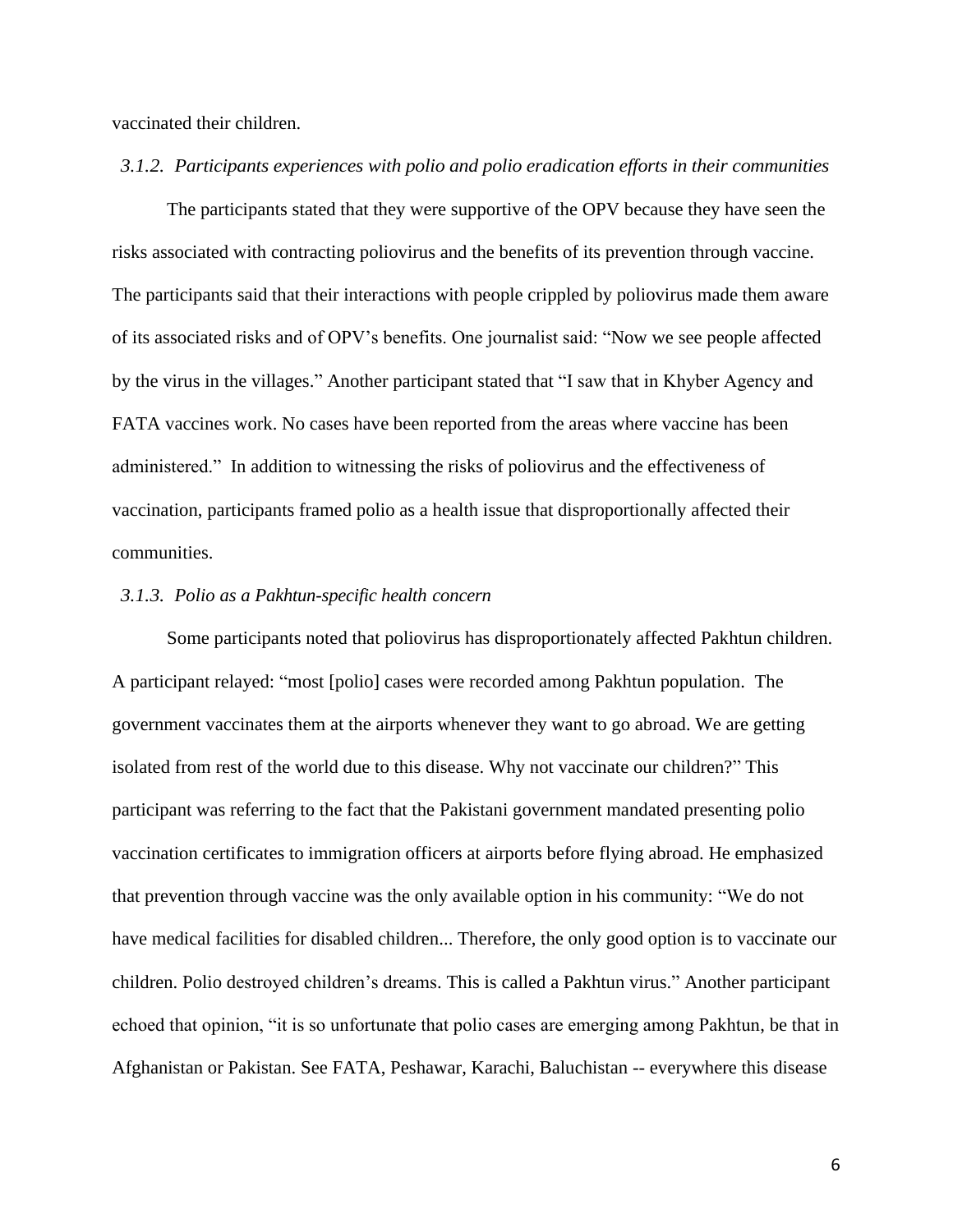affected Pakhtuns. This is a Pakhtun disease." This quote indicates how participants' support of polio vaccine was based not only on their belief in the bio-medical model, but also on specific knowledge of their communities.

#### *3.1.4. Low-self efficacy due to limited health literacy as a barrier to pro-OPV coverage*

Participants believed that they did not have sufficient knowledge or skill to cover complex health stories generally and polio-related stories specifically. Thirty-one respondents noted that their health literacy was low and consequently believed that they were unable to provide comprehensive and accurate coverage on health stories. A journalist said: "I am relying on information from the internet to understand different medical terms. I fear that there is information on the internet that is incorrect but I do not have the capacity to differentiate" between it and correct information.

Similarly, the journalists felt that they lacked the professional capacity to write their news stories in easy-to-understand language. One participant noted that only a few reporters "can understand and explain abbreviations." He explained that while "some reporters consult their seniors" in order to produce a clear story, this lack of health literacy results in others writing unclear stories: "Some of them write the story in a very difficult language that is very hard to understand." Consequently, their stories are not informative to readers. They noted that UNICEF is arranging trainings for these journalists. However, a majority of our respondents believed that those trainings were not effective. They noted that a majority of the journalists were left out of those trainings. One of our participants noted, "yes, I got one training. However, only few journalists got that training. The trainers focus on few media outlets. As I said out of the 60 regular members of the Swat press club, only two got training in polio reporting from UNICEF." Not only a majority of journalists from small towns were left out of those trainings but those who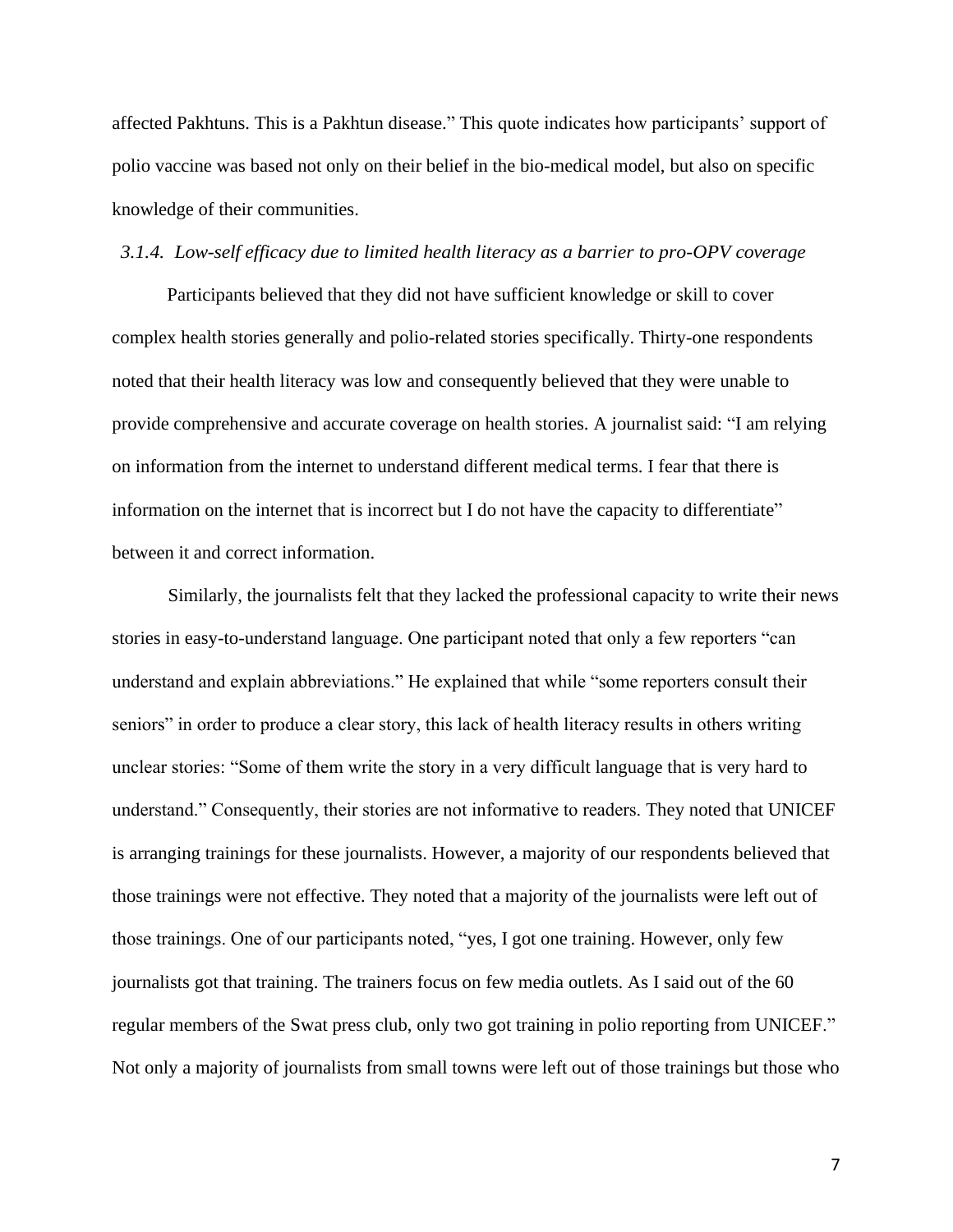participated in the training regarded it as a "bribe" to influence his reporting. He said, "Those trainings are more like perks and bribing techniques. What can someone learn in a days training? There should be a comprehensive training program. Those are just enjoyment days for us. No attractive content. The organizers also just fill forms." Another participant resonated this opinion, "The government of Pakistan arrange one day or three-day trainings for journalists, however, those trainings are useless. They are just a way to win the hearts of journalists by giving them perks and the journalists also understand that. For example, in one of the trainings I attended the trainers were doctors. They provided numbers about the epidemiology. The slides were in English. Basically, those were the information that any good find from a simple google search. They did not give any additional information. Some of our journalist friends do not understand English slides. Why do not they just deliver these training in local language and improve the content and quality." One of our participant from Peshawar, the capital city of KP, who had attended several trainings noted that the only training he found effective was from Communication experts of John Hopkins University facilitated by UNICEF. He said, "the trainers are usually doctors who discuss technical information which most of the journalists find very hard to comprehend. The most productive training I got was from the communication school of the John Hopkins University. Their training was very fruitful. That training changed my thoughts in so many ways."

#### *3.2. Interpersonal level: Journalists as pro-OPV advocates*

Participants indicated that they were sought after as sources of information for people in their personal social networks and in the communities they covered, and that they used the opportunity to advocate for OPV. For instance, one participant noted that he had to overcome his wife's hesitancy to get their children vaccinated after his wife had heard rumors, spread through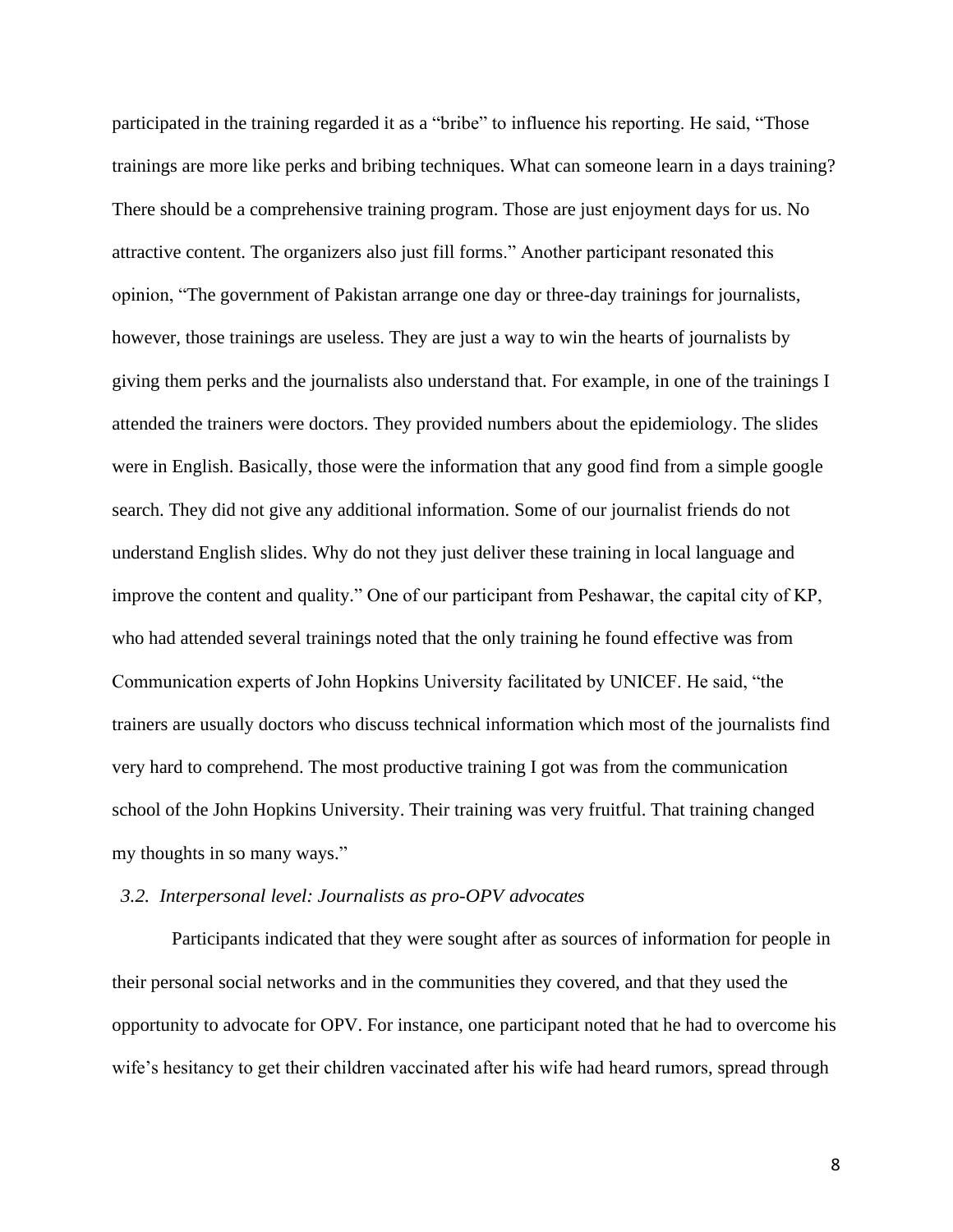media, that polio vaccine had caused deaths of children: "My wife was so worried. She did not want to vaccinate our children. She believed the news reports published in the newspapers . . . I told her that the deaths were not caused by vaccination."

Nine respondents noted that when they go out to the field to do stories on polio vaccination campaigns or related issues, community members ask them questions about the efficacy or side-effects of polio vaccine. One participant said:

When I visit local communities for reporting purposes, people usually ask questions about polio vaccines. They are curious to know why government runs polio vaccination campaigns every month. I usually tell them that polio is a disease which is not curable. Other diseases like fever are curable through medicine. Even a broken limb is treatable but not polio. Polio is really dangerous. This is why the vaccine is so important.

Another reporter shared how he was traveling in a taxi to a community affected by polio after hearing a rumor "that some children had died from vaccination." As he described his interaction with the taxi driver,

The driver said he used to vaccinate his children in the past but did not want to anymore since the vaccine killed children in his area. I told him that his information was incorrect; however, the driver wanted written guarantee from the polio health worker and me that his children would not die after vaccination.

Therefore, participants indicated that they served as important health information sources about the importance of OPV in their personal and social networks.

However, Six journalists noted that even though they advocated for polio vaccination in their communities, they were not prepared to answer the questions raised by community members. Despite having basic knowledge of polio such as it is incurable, it is contagious, and it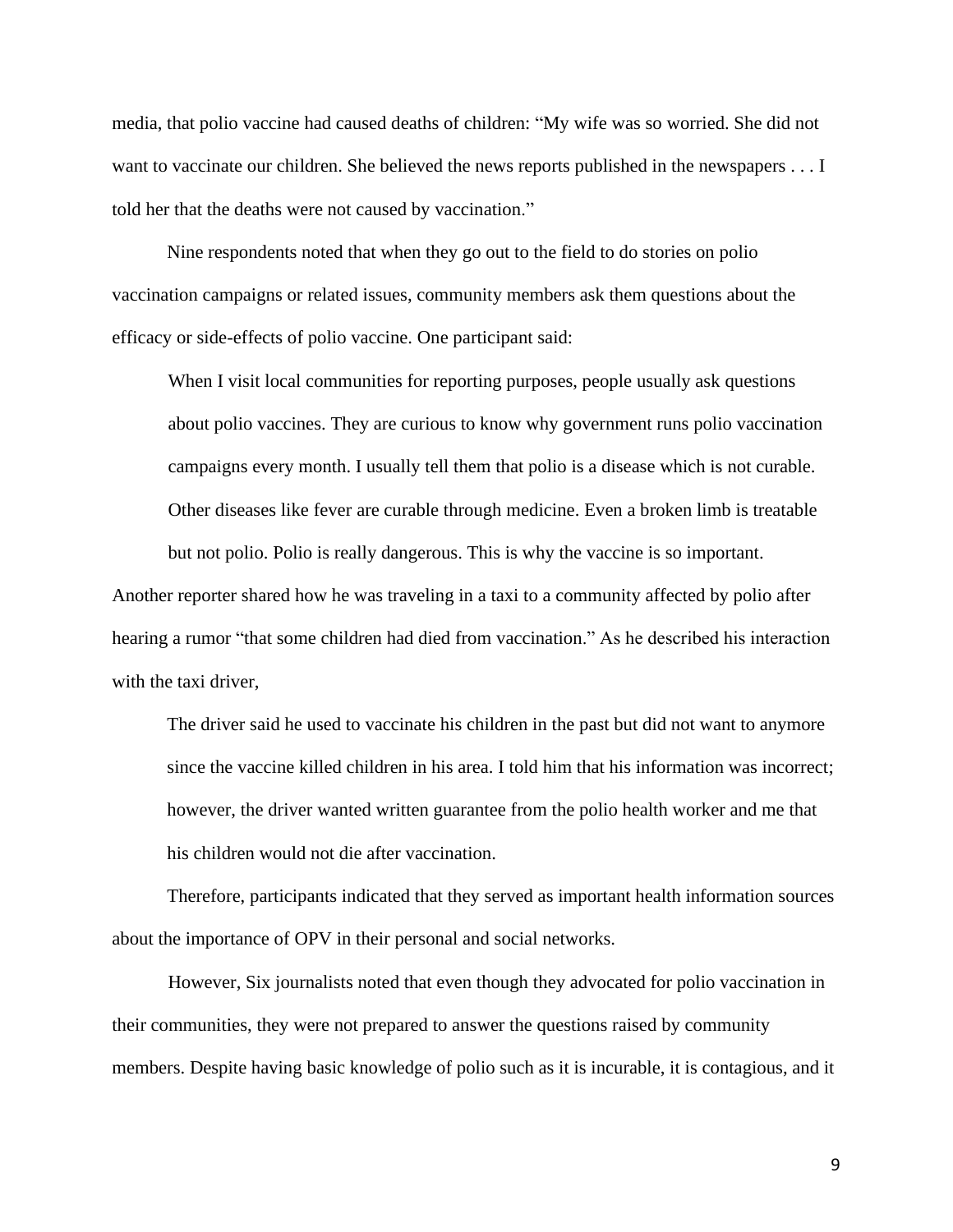can be prevented through vaccination, these journalists due to low self-efficacy and literacy levels could not answer the community members questions. In turn, they contended that the questions raised by community members also created doubts about polio vaccination in their minds. A respondent noted, "several community members raise questions about polio vaccination that we are

unable to answer and create doubts in our minds too. For example, people ask if there are diseases that kill more people than polio, for example, cancer and other diseases, then why the government and international organizations spend so much money on polio vaccination and campaigns."

This opinion was also echoed by another respondent:

I know that polio is contagious but so are other diseases; why doesn't the world invest in the eradication of other diseases? People always ask tough questions that I am unable to answer. See their questions are genuine. The government is running these campaigns since 1994, but so far it has not been able to answer these questions.

Even though the reporters had basic knowledge of polio vaccine, including the fact that it was a virus that was contagious, they were still unable to answer the community members' questions. Their inability to answer the community's questions show that they themselves were not able to understand the complexity of the polio vaccination campaigns. This points to the lack of training of these journalists in the coverage of polio vaccine.

# *3.3. Organizational level*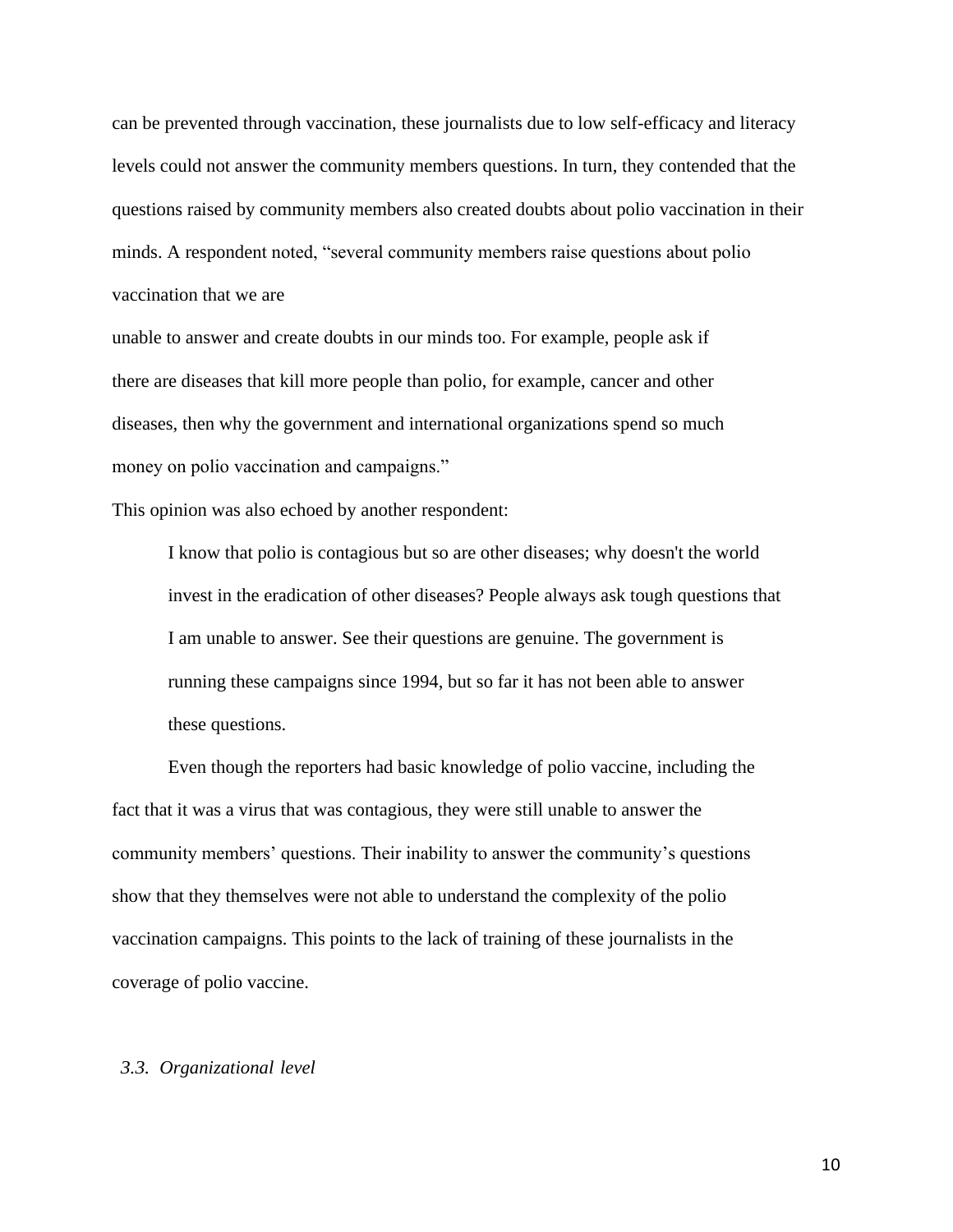Whereas participants felt comfortable advocating for OPV informally at the interpersonal level, they listed different organizational barriers to positive, accurate coverage of poliovirus in the community and OPV campaigns.

# *3.3.1. Lack of journalistic checks and balances*

Twenty-two respondents believed that a major reason for the inaccurate or incomplete polio vaccination coverage by media was the lack of in-house checks and balances in their organizations. They described their editors as feeling under pressure, and even encouraged, to publish critical news stories before their competitors "scoop" them. As they noted, this often leads to negative consequences.. A reporter shared his experience in this regard:

Recently, there was a rumor that a child got killed due to polio vaccine in Peshawar. Some local television channels broadcast the story. Now, my editor wanted me to file the story in two hours. I told him that the government officials are denying the claims of the parents that vaccine caused the casualty. However, my assignment editor said "let us first run the parents' claim as a story and then later on air the official version".

Eleven participants told stories in which they or their friends were forced or encouraged to file factually incorrect information so that they could compete with their rivals in the market. This practice of sharing unverified stories was overall result, in part, of the financial constraints that the journalists and their organizations were experiencing.

*3.3.2. Financially-related organizational constraints*

Half of the respondents described tight deadlines, lack of funding, lack of incentives, and lack of support for accurate, in-depth coverage of polio vaccination as barriers to its acceptance. Lack of funding prevented participants from investigating the stories. A respondent noted, "I get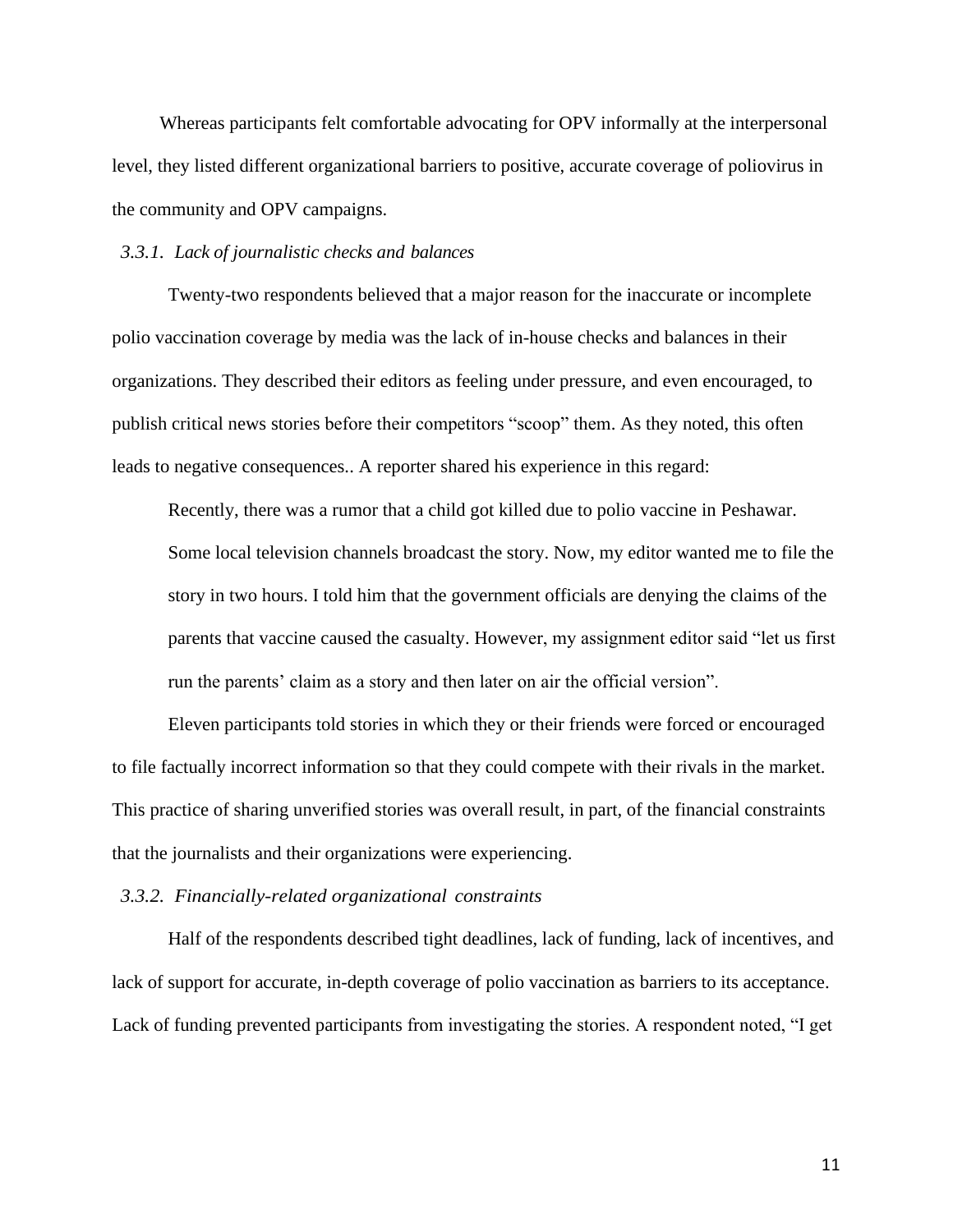a meager salary. I cannot travel and spend all that money to attend events. I do not get any incentives to do detailed stories."

Notably, the journalists from smaller, more peripheral districts did not even get a monthly salary. One of them explained: "I just cannot go and hire a taxi from my own money to attend events." Another respondent also echoed this opinion, "I told you we do not get salaries but are required to file five to eight stories a day. How is it possible."

Consequently, journalists from smaller communities were more likely to report organizational barriers to accurate pro-OPV reporting. The financial restrictions were not just limited to the salaries of the journalists. One of our participants noted that his organization discouraged detailed stories on polio vaccination to get more advertisements from the organizations supporting the polio eradication initiative. He contended, "In 2010, when people came back to Swat, I met the parents of a polio affected child. I recorded a television package on that child. I invited the child, his parents, a physician, a religious scholar, and the local community members to talk about polio and why vaccination are mandatory. However, when I sent the recording to the head office, my managers called me saying that there is an organization called EPI that pays money to do such programs. Initially, they suspected that I had taken money from EPI to do the package, however, when I convinced them that I did not take any money to this story, they asked me to demand money from EPI and transfer the money to the head office and only then they will run the package. They called an explanation from me. I told them that this was a public issue. However, they wanted money." This shows that some local media organizations treat polio vaccination as a commodity and want to use it for commercial purposes.

# *3.3.3. Press releases as facilitators of reporting on polio*

More than 22 of the respondents noted that press releases on immunization issued by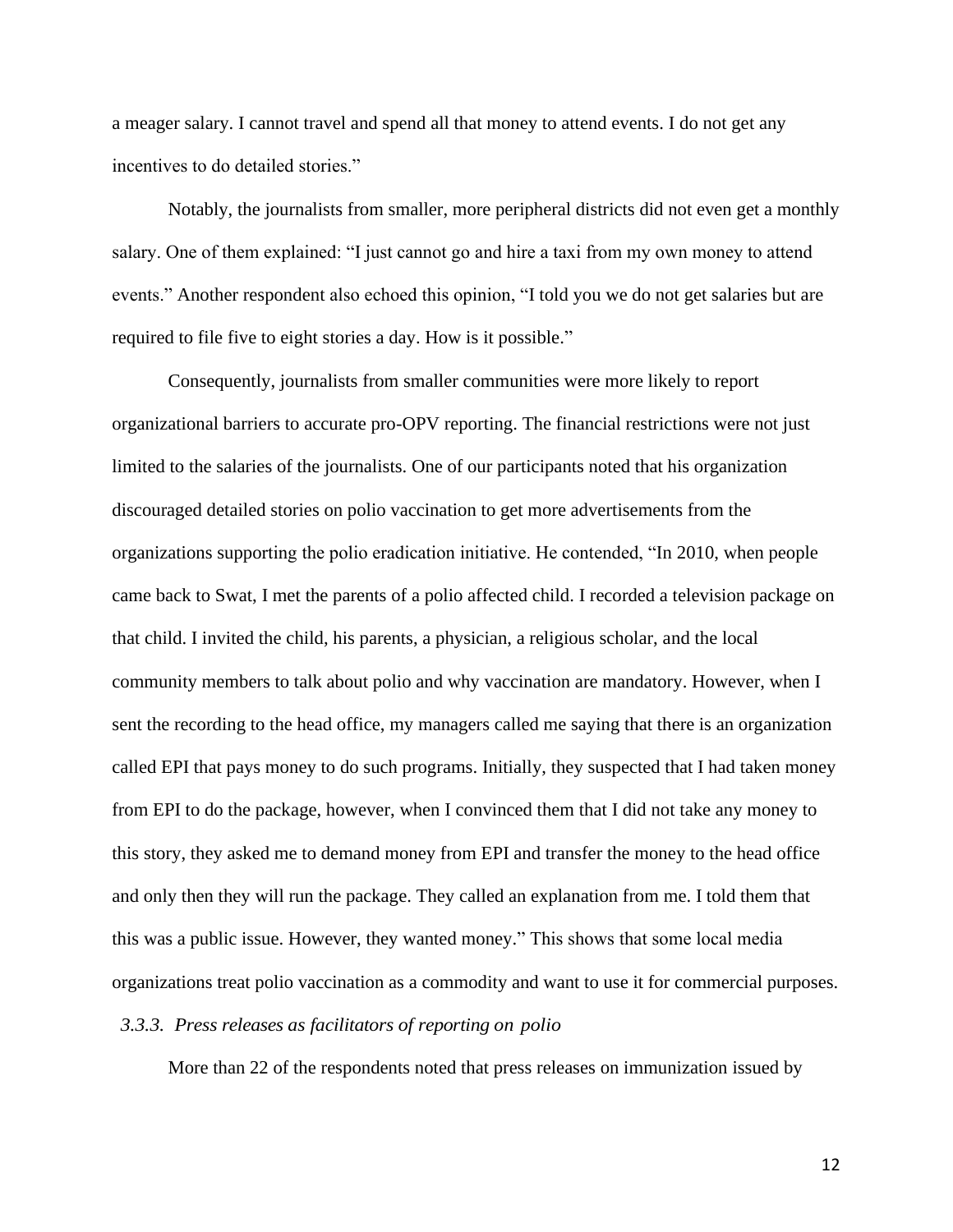UNICEF and government organizations facilitated reporting and made it easier for them to share the latest information about OPV with their communities—thus helping to overcome barriers stemming from their own low health literacy and from organizational factors. A respondent noted, "I find it hard to find good stories about health or polio. So, whenever the government launches an OPV campaign, I write a story about that based on the press release." Another reporter contended: *"The journalists are not properly trained on how to report. So, it gets easier for them to publish the press release as it is.*"

Whereas the press releases have facilitated the process of writing about polio, eight respondents felt that there was room for improvement in the health literacy level of these releases. One reporter noted that *"*most of the time they use jargon in those press releases and write them in English. So, most of the reporters, especially those working in the tribal areas and smaller districts, do not understand what these press releases say." Another journalist underscored the opportunity to design more-sophisticated health messages that would address parental OPV concerns: "The press releases themselves just consist of [official] statements." He suggested that public relations officers should "provide detailed information about polio in simple words and answer parents' concerns."

## *3.4. Community level*

This theme related to participants' perceptions regarding the barriers and facilitators to polio vaccination in their communities. The participants felt that the government had failed to frame polio as a public health issue for the local communities, due to prioritizing OPV over more- pressing health issues. Religious beliefs exacerbated by governmental neglect contributed to anti-vaccination beliefs, and finally, lack of overall personal safety and political/military conflicts, including the "war on terrorism" impeded public health officials' efforts to vaccinate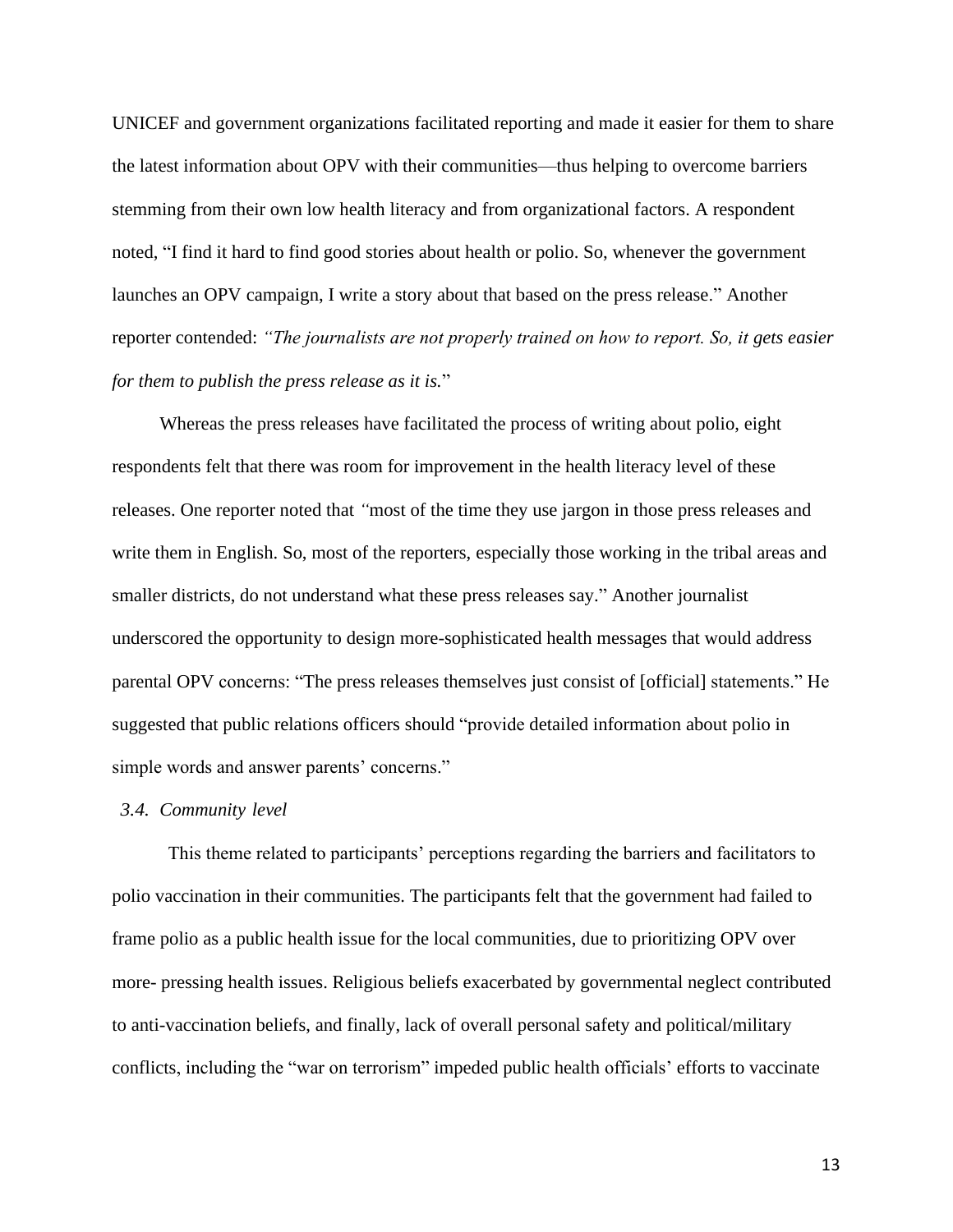children.

## *3.4.1. Different priorities between the community and the government leads to mistrust*

All the participants regarded the lack of basic health facilities as the primary cause of mistrust, and consequently of the resistance to OPV in some Pakhtun communities. Thirty participants noted that there are more-pressing health issues than the polio vaccination. For example, a participant said: "In winter, children die of pneumonia and in the summer, they die of different diseases spread by mosquitos." Another explained: "Polio is not on the priority list of health issues of the community. People want access to clean water, pediatricians, etc. It infuriates them when the government invests money in OPV but not in their basic needs"*.* The respondents noted that the government did not take any serious steps to improve the basic health facilities in the rural areas, which resulted in the communities' lack of trust in the government. Specifically, the war on terror left many health care facilities in ruins and basic services were not available to rural community dwellers. Participants also reported that the resistant parents in their community were unable to comprehend why the government was focusing so much on a disease that was less pressing than other health issues. A reporter noted: "they [community members] say that there are other diseases that are killing people and government is ignoring those issues, so why so much focus on polio vaccine?" A participant described his interactions with OPV-skeptical parents as follows: "People ask if there are diseases that kill more people than polio, for example, cancer and other diseases, then why do the government and international organizations spend so much money on polio vaccination campaigns? There is no outbreak of polio." Another respondent echoed the "invisibility" of polio in the opinions expressed by community members: "people do not see examples of polio in their everyday lives. However, they see children dying of diarrhea and women dying from pregnancy or delivery complications."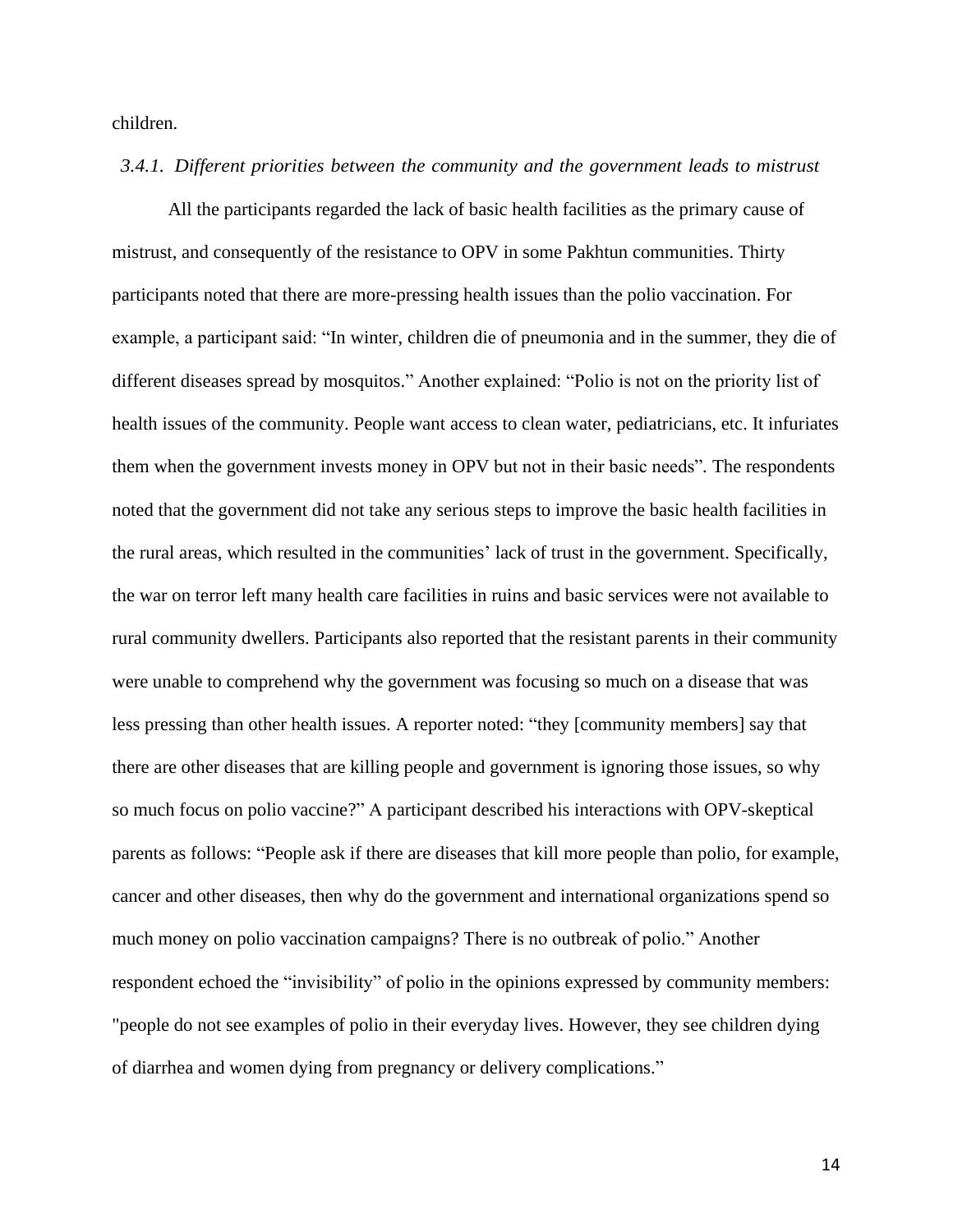# *3.4.2. Communities' refusal to OPV as a leverage to mobilize resources*

The gaps between the international and national resources that were mobilized to eradicate polio and the more-pressing local needs made parents see polio as a government/global health problem rather than a local one. Therefore, some parents refused to vaccinate their children as a form of political leverage to get the government to address their political/economic problems. A respondent said:

Some families are demanding that the government build roads in their areas and only then they will vaccinate their children. Recently, around 280 families in the suburbs of Peshawar demanded that the government close the factories in their neighborhood that produces pollution and then they will vaccinate their children.

Hence, the lack of basic health services in Pakhtun communities created mistrust and motivated parents to use OPV campaigns as leverage.

# *3.4.3. Religious and politically motivated OPV skepticism and resistance*

The participants described a complex relationship between religious beliefs and OPV skepticism and resistance as barriers and facilitators to OPV. Specifically, they described an environment in which religion and politics were inseparable, and parents were often pawns in a larger political game. Twenty-three participants stated that different rumors were strategically spread about OPV as part of larger political efforts related to the security situation in the country due to the ongoing war on terror. Participants shared that rumors that described OPV as a conspiracy against Muslims were initially floated by Nigerian doctors in support of a religious Pakistani party:

In 2004-05 a team of African doctors visited Pakistan … and held a press conference in which they claimed that ... the vaccines make the girls attain puberty before the natural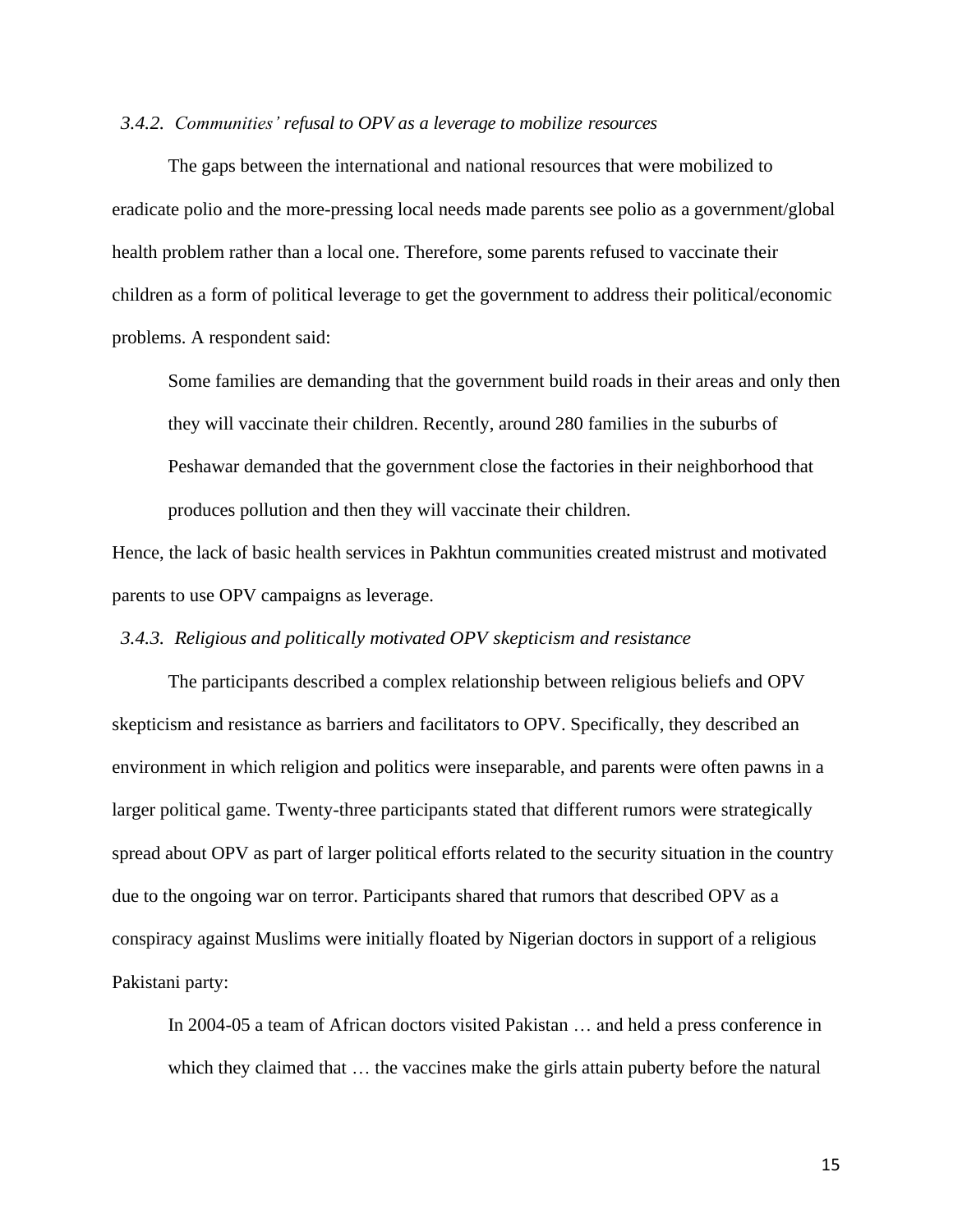time frame and decrease immunity in the body. A lawyer then filed a case in the Peshawar High Court [against administration of OPV].

These rumors were strategically propagated by local religious scholars who claimed that the U.S. and other Western countries were using OPV to control the Muslim population and as a tool of espionage. The respondents believed the ongoing war on terror in the region was a significant reason behind the opposition of religious people. The opposition, according to them, was mostly from Deobandi religious scholars, a religious faction of Muslims closely associated with the Taliban and al-Qaeda, who were proponents of the cause of the Taliban.

For example, a participant noted: "Initially, Mullah Fazlullah [a leader of an Islamist, Taliban-related militia] banned vaccination. Now there is no more forced boycott of vaccination after the Taliban were defeated in the region. However, still there are religious extremists who oppose vaccination." He continued: "Poor people cannot decide on their own. They hear about vaccination from extremists that the vaccination is *haram* [forbidden in Islam] and it's a Western conspiracy, or it is used for family planning." He explained that a combination of low literacy among these communities and mistrust in international and governmental organizations creates reliance on religious leaders who oppose OPV.

# *3.4.4. The Fall of the Taliban as a facilitator of OPV campaigns*

Along with barriers, the participants described a decrease in religious resistance to OPV. They attributed this decrease to the defeat of militants and to the involvement of religious scholars in polio vaccination campaigns since 2014. They noted that when the Pakistan military launched a military operation in FATA, the residents of the areas moved to major cities where the government vaccinated their children. Once these families moved back to their towns after the successful completion of the military operation, the polio vaccination teams could visit their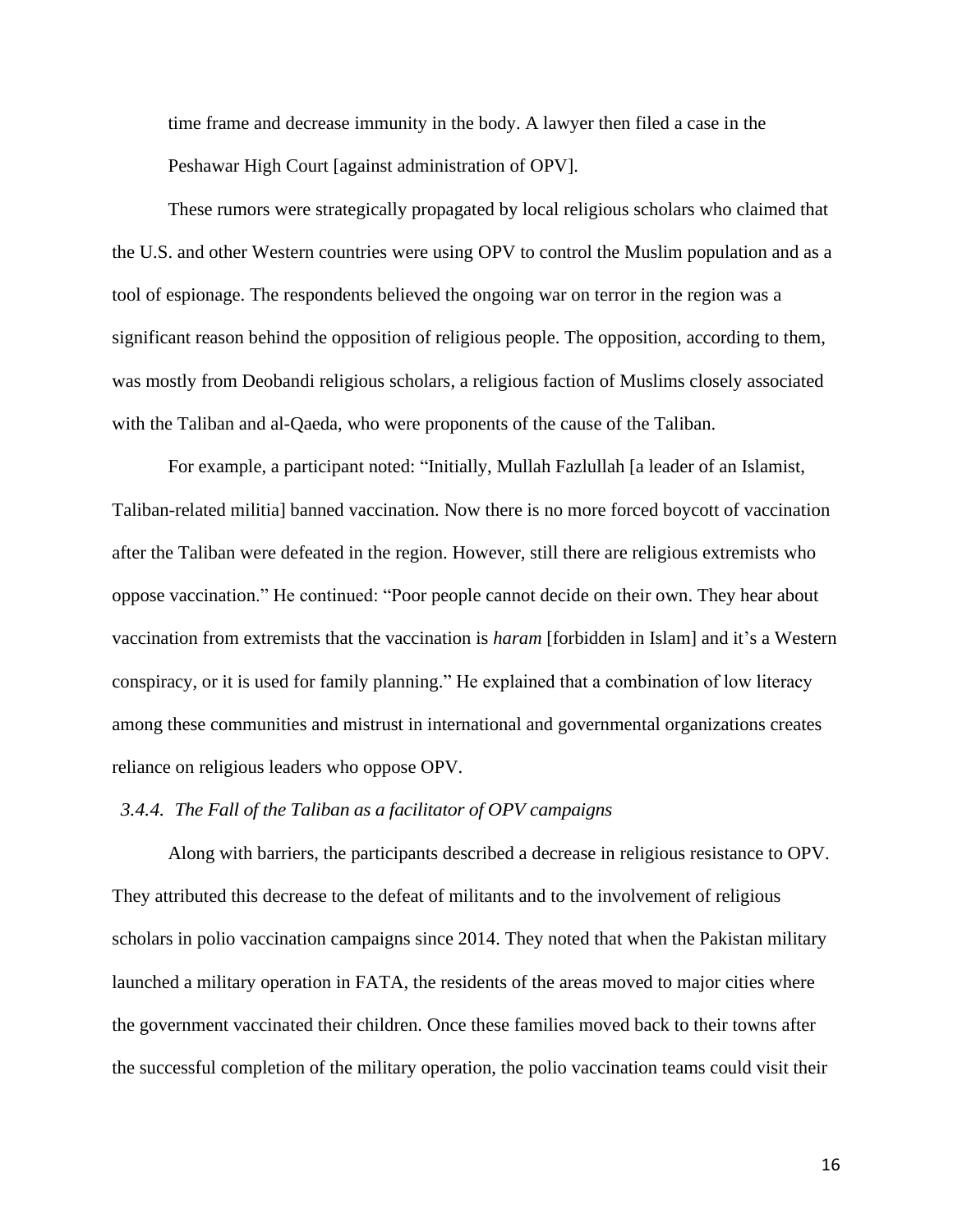houses without facing any threats. A participant described how in 2012, a militant commander banned OPV in North Waziristan:

When the ban was imposed the number of polio-affected children reached 195 in just North Waziristan . . . When people were shifted to the camps, they were properly vaccinated and the number of polio cases dropped to 0 in Waziristan in 2016.

# *3.4.5. Involvement of religious leaders in OPV campaigns*

Participants noted that the involvement of religious scholars in the OPV campaigns also helped the cause of polio eradication. As one participant noted, "now the government has involved religious scholars like Maulana Samiul Haq [a Deobandi religious leader who had close contacts with militants]. The involvement of the religious scholars has decreased the number of non-compliant parents." Another participant echoed that opinion, emphasizing that this strategy was effective among OPV-hesitant parents:

The involvement of religious scholars has decreased resistance to polio vaccination. Notably, the participation of religious scholars in the polio vaccination has worked with the parents who were confused about whether to vaccinate their children based on religious concerns. However, the staunch opponents of polio vaccine still resist vaccination.

The above quote reflects the effectiveness of the strategy of involving religious leaders as pro-OPV advocates, but also its limitation in breaking down resistance among parents who are strong opponents. Moreover, participants noted that involving religious leaders on a small scale often backfired, as their opponents rejected the same pro-OPV messages they endorsed. A participant explained:

The government did not involve the religious scholars on a large scale . . . If you hire and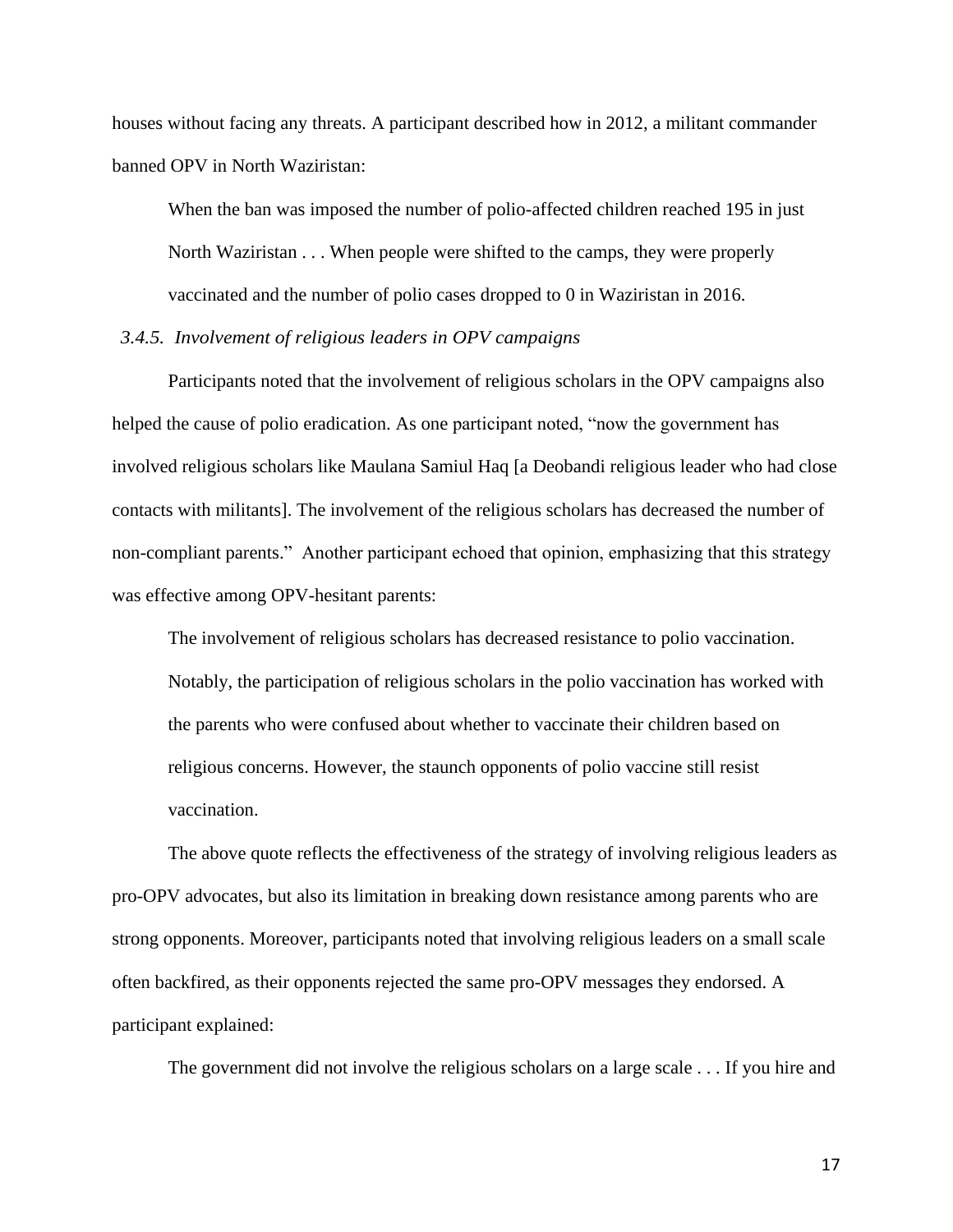compensate one scholar from a particular faith or school of thought [to endorse OPV], others start campaigning against OPV just because their enemy was the representative of the campaign.

These participants believed that the failure of the government to involve more religious scholars from local communities was a significant gap in the polio eradication effort.

## *3.4.6. Lack of integration of journalists in OPV campaigns*

Nine respondents stated that the government of Pakistan and its international partners should involve journalists in community mobilization efforts. A respondent noted: "Journalists can play a major role in community mobilization because people trust them and the information they provide. Regardless of what information they get from other sources, people turn to us for the confirmation of that information." However, another participant while agreeing to the suggestion that journalists should integrated into the social mobilization effort, recommended that they be trained before the integration. The participant believed that the journalists as community leaders are also a part of the problem, he said: "whenever, the journalists hear a rumor that polio caused death, they report that as a fact because they themselves start believing in those rumors as part of the community." Our participants expected that the campaigns would use them to augment media messages with interpersonal messages in their social networks, as community members would turn to them to seek information and to corroborate what they heard in the media.

#### **4. Discussion**

This study is the first to explore perceptions of Pakhtun journalists in KP regarding OPV. Specifically, we examined their personal views as well as their insights about the barriers and facilitators that influence vaccine acceptance in their communities. Our findings show that,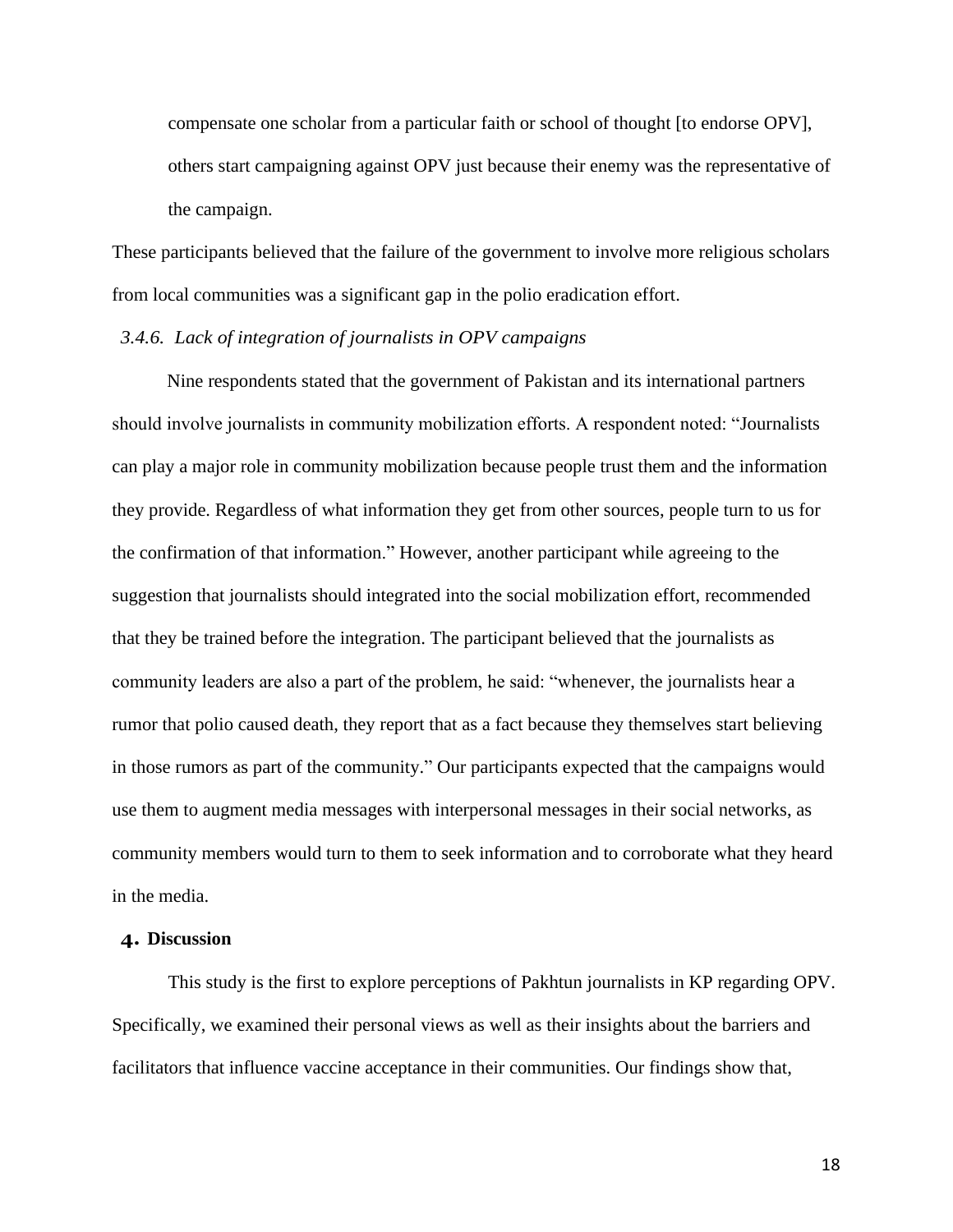overwhelmingly, journalists who cover health topics in KP see the poliovirus as a danger to children and believe that the vaccine is efficacious. These beliefs are consistent with the biomedical model [33] and motivated them to vaccinate their children. Moreover, our participants voiced perceptions consistent with public health models that do not view individuals' health in isolation, but instead as part of a community's health. Consistent with the SEM, they described different levels, from intrapersonal to political levels, as mutually influential in facilitating or hindering polio vaccination. While they advocated for the vaccine in their social networks, they also identified with other community members and viewed other public health issues, including child mortality, as more pressing than polio. They articulated different community priorities and needs in ways that are consistent with public health models, emphasizing the overall health of the public and considering social factors that contribute to health and disease prevention [34].

As experts on local media, participants described media organizations publishing inaccurate or false information about OPV. Research by Obregón and Waisbord [29] similarly found that Nigerian and Indian media spread rumors about OPV that resulted in increased resistance to OPV in their own countries. In addition to extending this phenomenon to the Pakhtun context, our analysis underscored the interpersonal and organizational processes that lead to the creation of such "fake news." Furthermore, participants highlighted the low health literacy rate of journalists as a major barrier to accurate and comprehensive polio-related coverage. Moreover, consistent with our participants' reports, we identified press releases as potentially important factors in polio-related coverage. This importance was previously noted in Western contexts only [26, 35].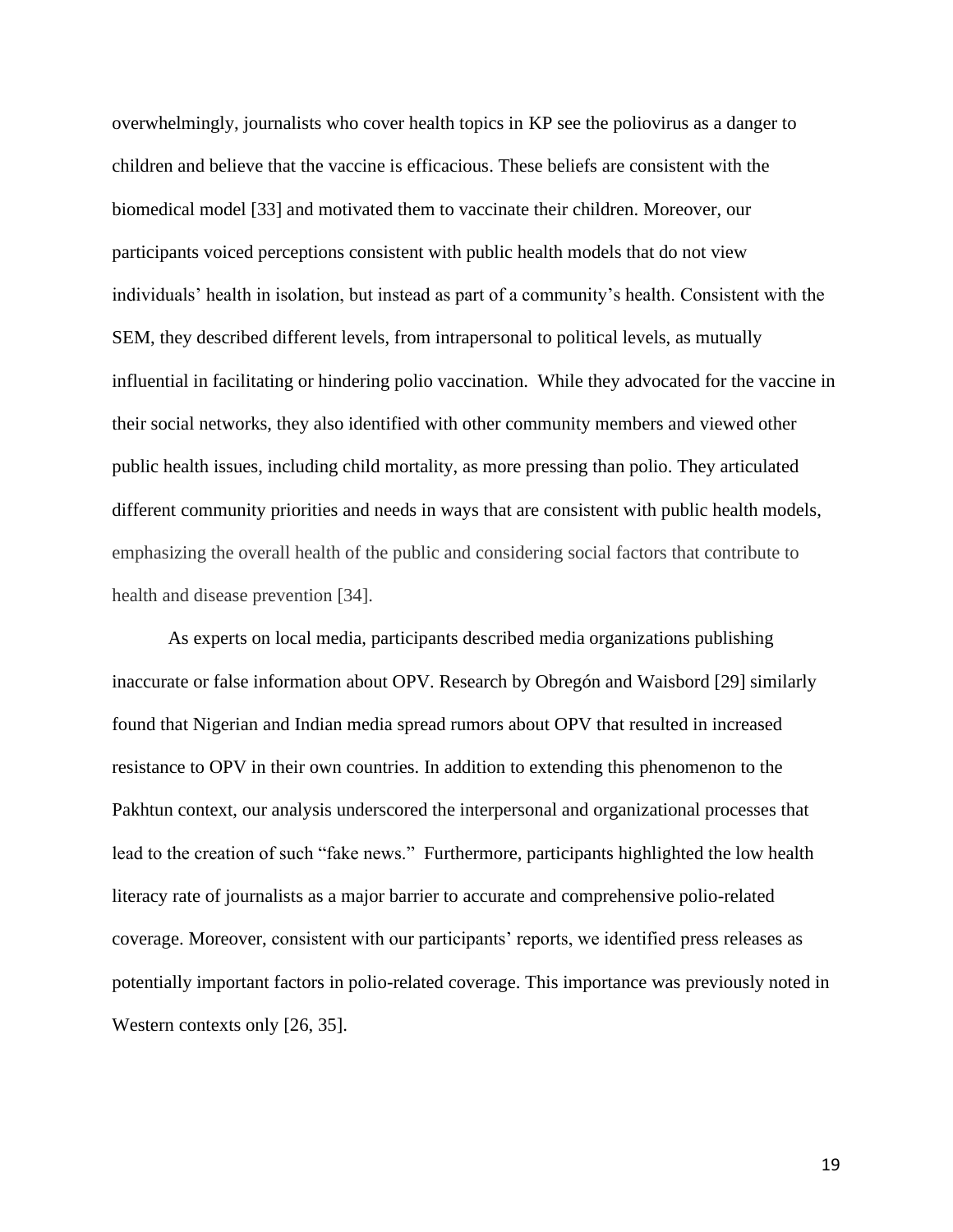As a unique contribution, our findings have implications for the applicability of the SEM in capturing perceptions of journalists in non-Western countries. Whereas the SEM categorizes community and policy as two separate levels [30], our participants described community-level factors that were inseparable from the policy level. For instance, they described different stages in the "war on terror" that influenced polio vaccine uptake. Similarly, while our participants supported OPV, they also related to community members' concerns and identified with their goals.

One of the most notable findings of this study relates to participants' attributing much of the OPV resistance and hesitancy to a difference in priorities between local communities and the government that leads to mistrust in the OPV. These findings were consistent with previous studies [19, 36-39] that regarded structural problems like lack or non-existence of basic health services as a major reason for the resistance to OPV.

Consistent with those in previous studies [40-44] the participants in our study found religious beliefs, lack of knowledge, and lack of trust in the government and its international partners as the reasons for resistance to OPV. However, as these factors were articulated by journalists from the community, they provided more nuanced perspectives on their interrelationships. According to our participants, religious beliefs are not independent of the overall political situation or from the lack of resources that drive resistance to OPV. Moreover, involvement of religious scholars from the Deobandi school of thought in the OPV campaigns showed promise in increasing acceptance, according to our participants. This finding was consistent with previous studies that showed that involvement of religious scholars helps decrease resistance to OPV [45, 46]. However, there is room for improvement in that strategy.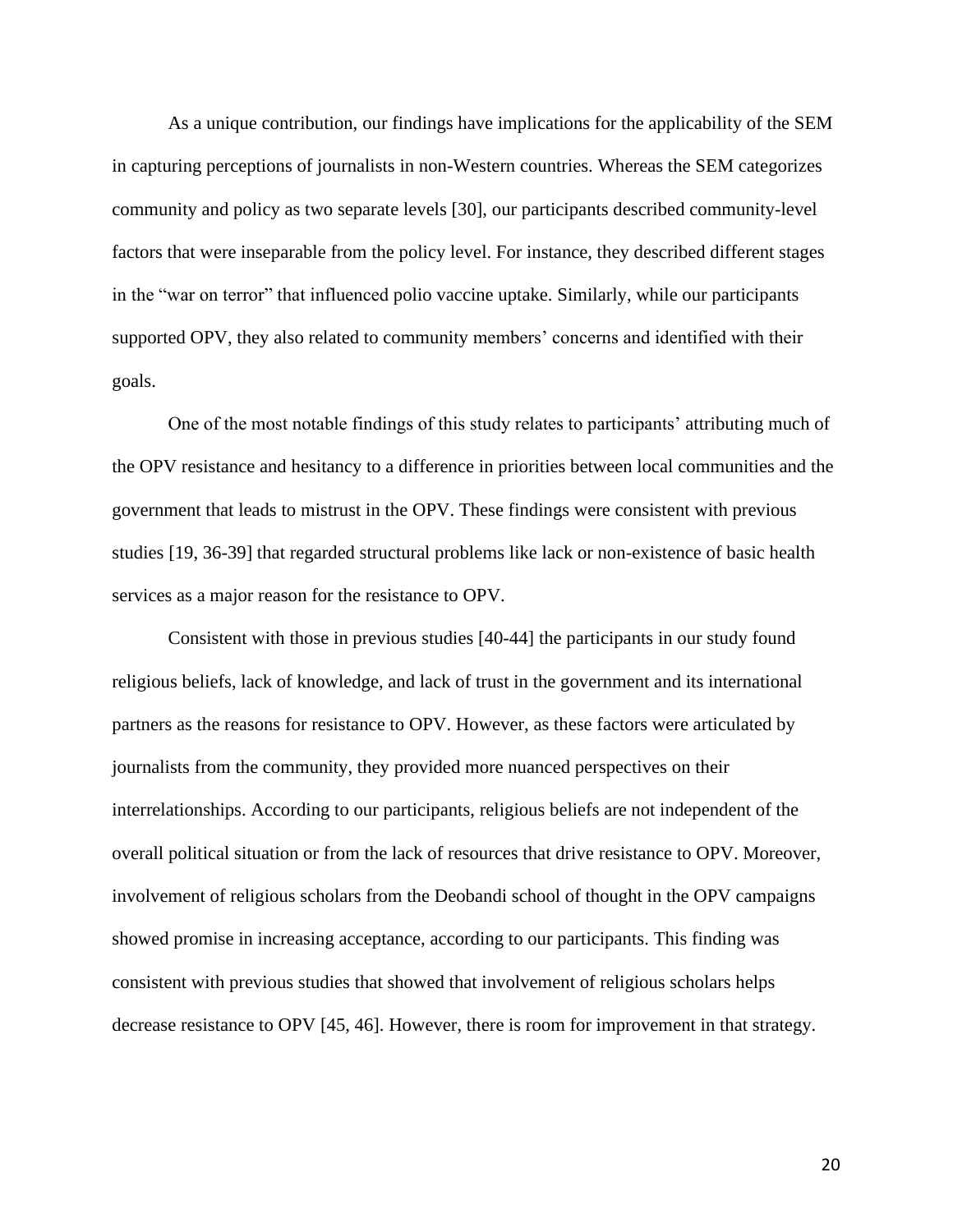The involvement of nationally reputable scholars caused resentment among local scholars, who felt left out and therefore started opposing OPV.

#### *4.1. Recommendations*

Our findings suggest some ways that local governments and UNICEF may be able to improve advocacy, including media coverage of polio vaccination, to increase its acceptance. First, these organizations could involve local journalists in the advocacy efforts and arrange tailored culture-centered trainings for them. These trainings could include increasing their health literacy levels, including different issues related to OPV. As our findings suggested language and literacy level of journalists from small towns was a major barrier in the effectiveness of trainings arranged by UNICEF. The trainings should be arranged in local languages and should keep the education and health literacy levels of these journalists in mind. Our findings also suggest that the journalists as community leaders advocate for polio vaccine but due to limited health literacy they are unable to answer the communities' questions and concerns. Therefore, these trainings should be detailed enough to improve their literacy so that they could address communities' concerns properly.

Our findings also highlighted structural barriers such as pressure from news rooms, lack of financial resources, and at times pressure from the media managers to not cover polio vaccination related stories in details, which in their opinion may negatively affect advertisements they get from organizations supporting polio eradication initiative. UNICEF's collaboration with Voice of America could be a roadmap for resolving some of these issues. Voice of America in collaboration with UNICEF has hired a team of reporters dedicated for the coverage of polio vaccination in Pakhtun dominant areas. UNICEF can offer one or two years long fellowships to reporters from the high-risk districts of KP to report on polio vaccination. In this regard, they can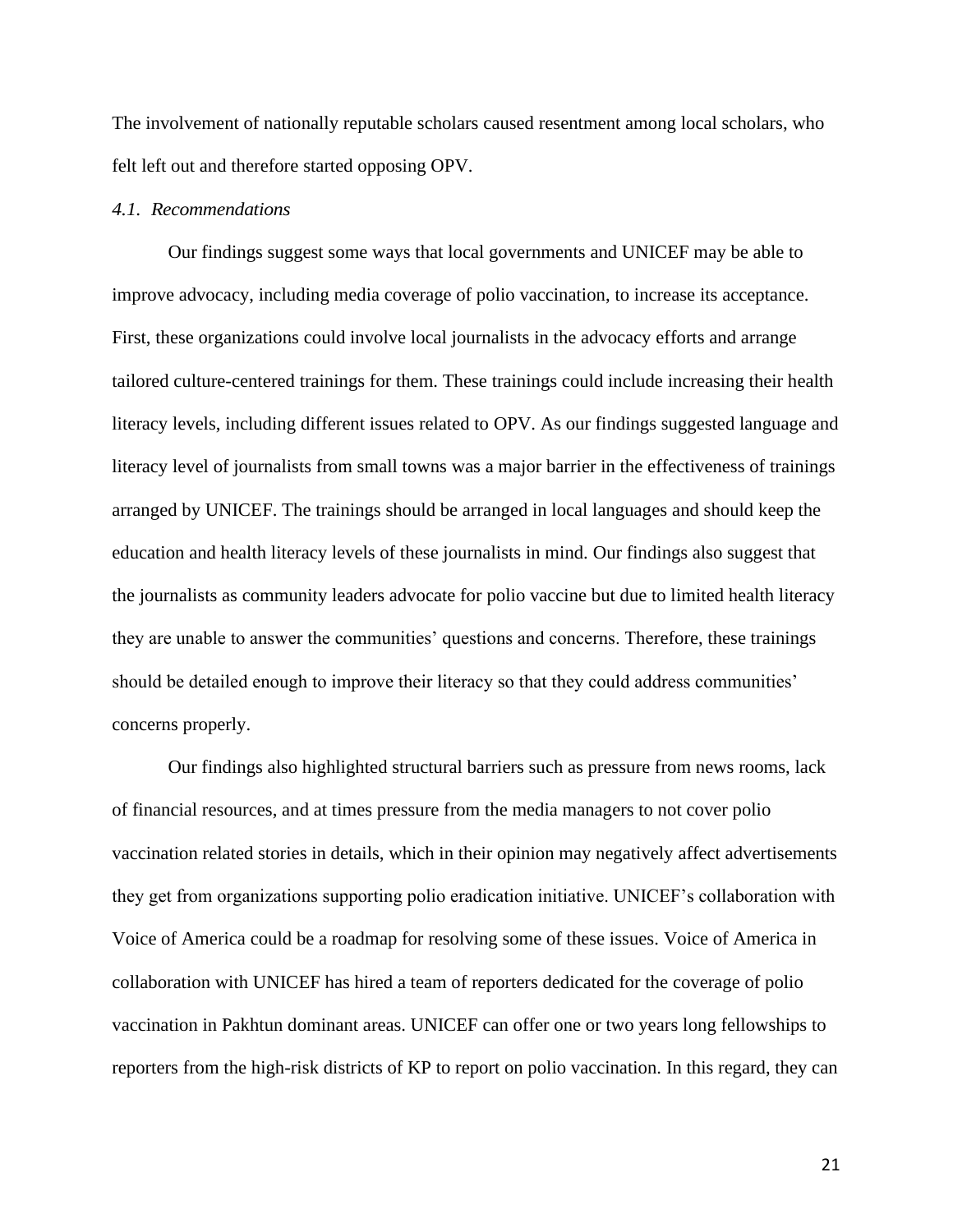sign agreements with the managers of these media outlets that the reporters would be given enough time every month to report a number of stories on polio. The fellowship can cover training, expenses incurred on coverage of polio related stories.

Organizations working for polio eradication should understand the importance of the involvement of local journalists in policymaking regarding OPV campaigns, especially regarding media coverage of the vaccine. There is a need to alert media managers from the major cities about their policies towards less-privileged or peripheral areas and how those policies impact the health of people living there. Organizations working for polio eradication should arrange workshops for the media managers, owners, and reporters from KP and FATA. A conversation among media owners, editors, and reporters from Pakhtunkhwa can help reduce disparities in the coverage of health between major cities and the peripheries. In addition, the government of Pakistan and its international partners need to improve the messages they send out through news reports, advertisements, and community mobilization.

The communication experts working for polio eradication need to involve religious scholars from every mosque in localities where resistance is high. However, involving renowned scholars may not work in some communities due to sectarian rifts and international lobbying within different sects.

#### *4.2. Limitations*

Our study is not without limitations. As it is a qualitative study, our sample may not be representative of all Pakhtun journalists. For instance, all the participants in this study were college-educated, and therefore may have higher levels of education than the average health journalist in KP. Moreover, methods other than interviews, such as ethnographic methods, can capture the experiences of the journalists in more depth.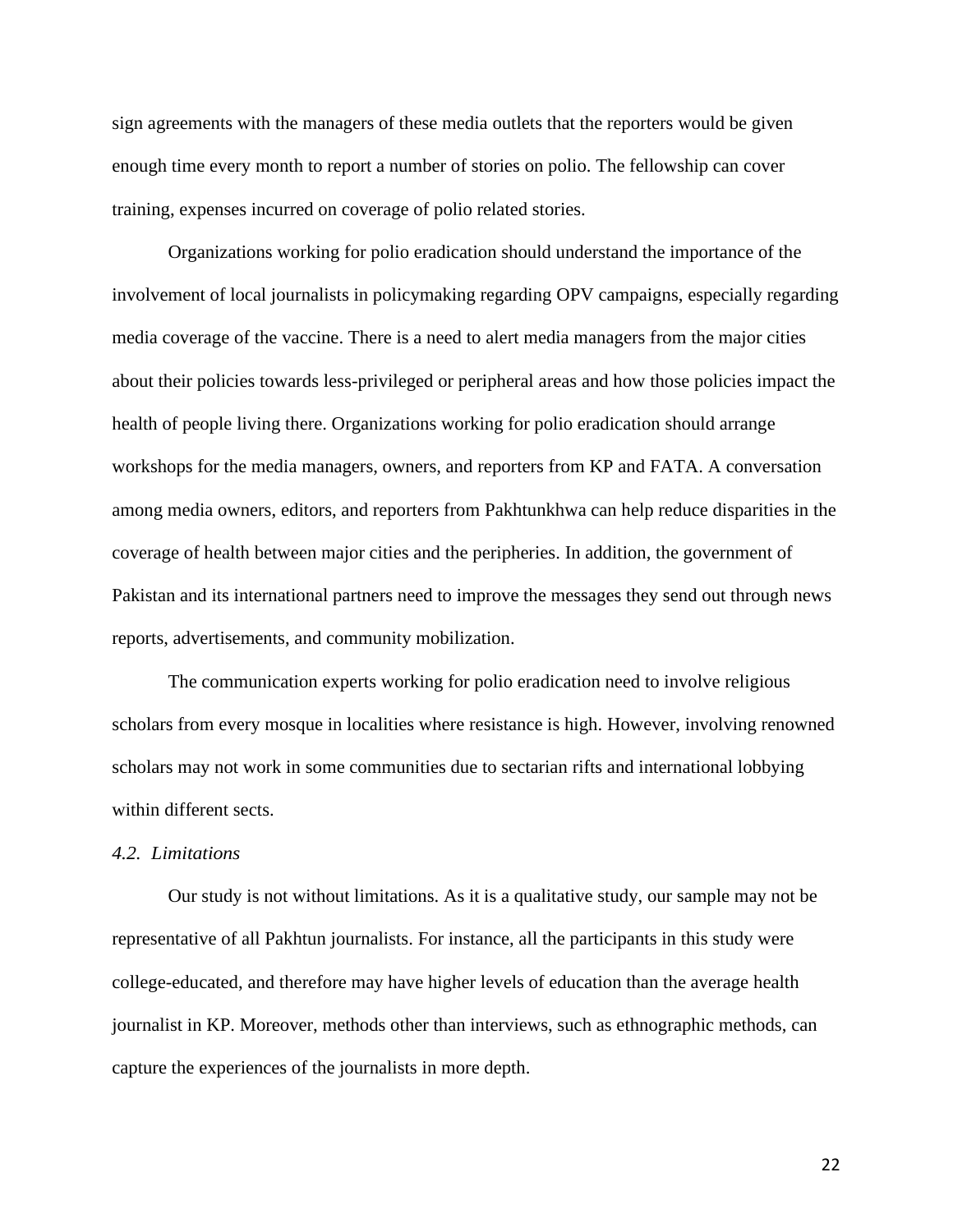# *4.3. Conclusion*

Our findings highlight the complexity of resistance to polio vaccination among Pakhtun communities and the media coverage of OPV. Future interventions should attempt to use different facilitators--most notably journalists' support for OPV and their prominence as health information sources in their communities--to advance OPV campaigns. Moreover, these interventions should utilize multilevel strategies to address the different levels of barriers, most notably lack of trust due to neglect of more-pressing community health concerns.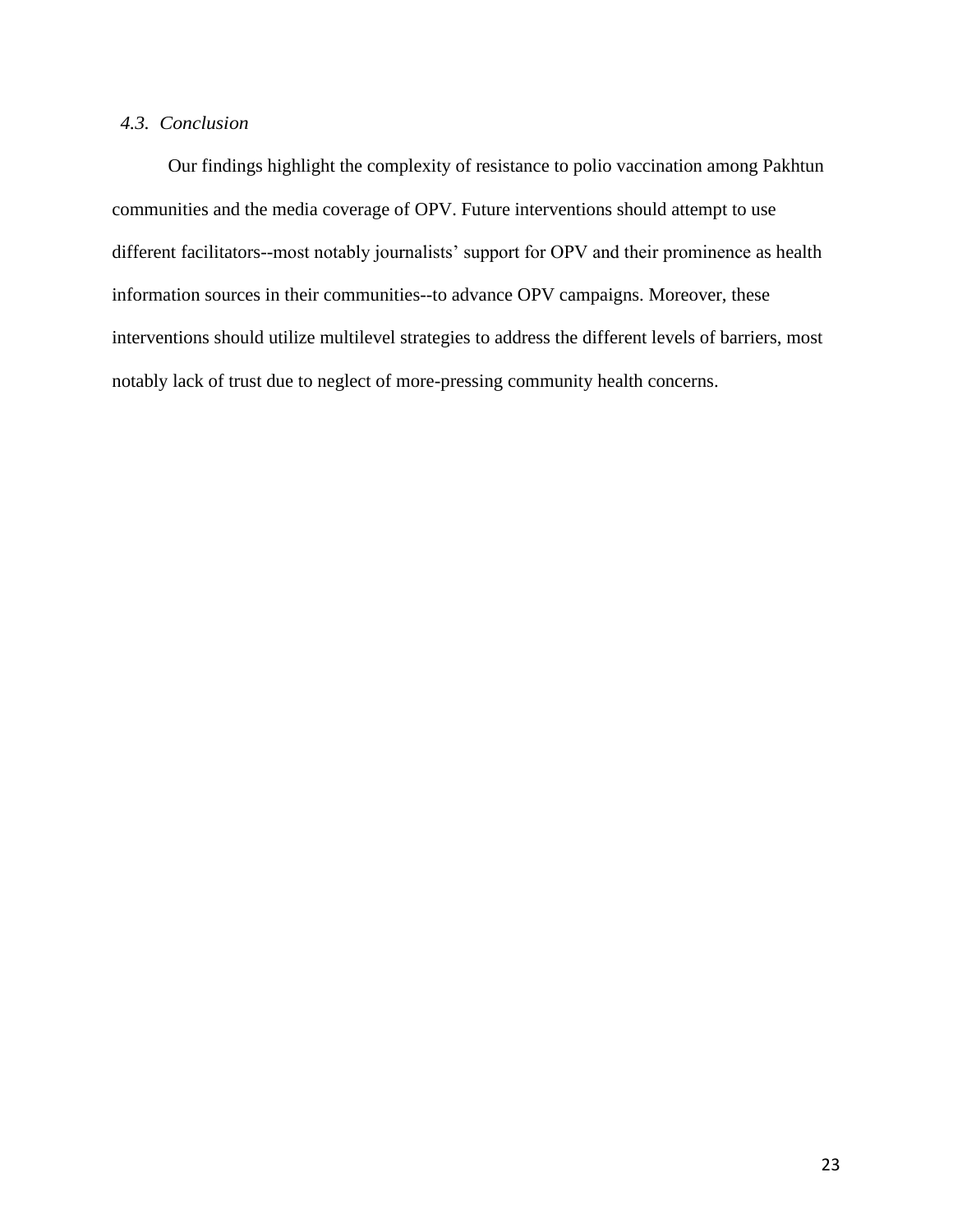Funding: This research did not receive any specific grant from funding agencies in the public, commercial, or not-for-profit sectors.

# **Conflict of interest statement**

The authors have no conflicts of interest.

**Acknowledgements**

None.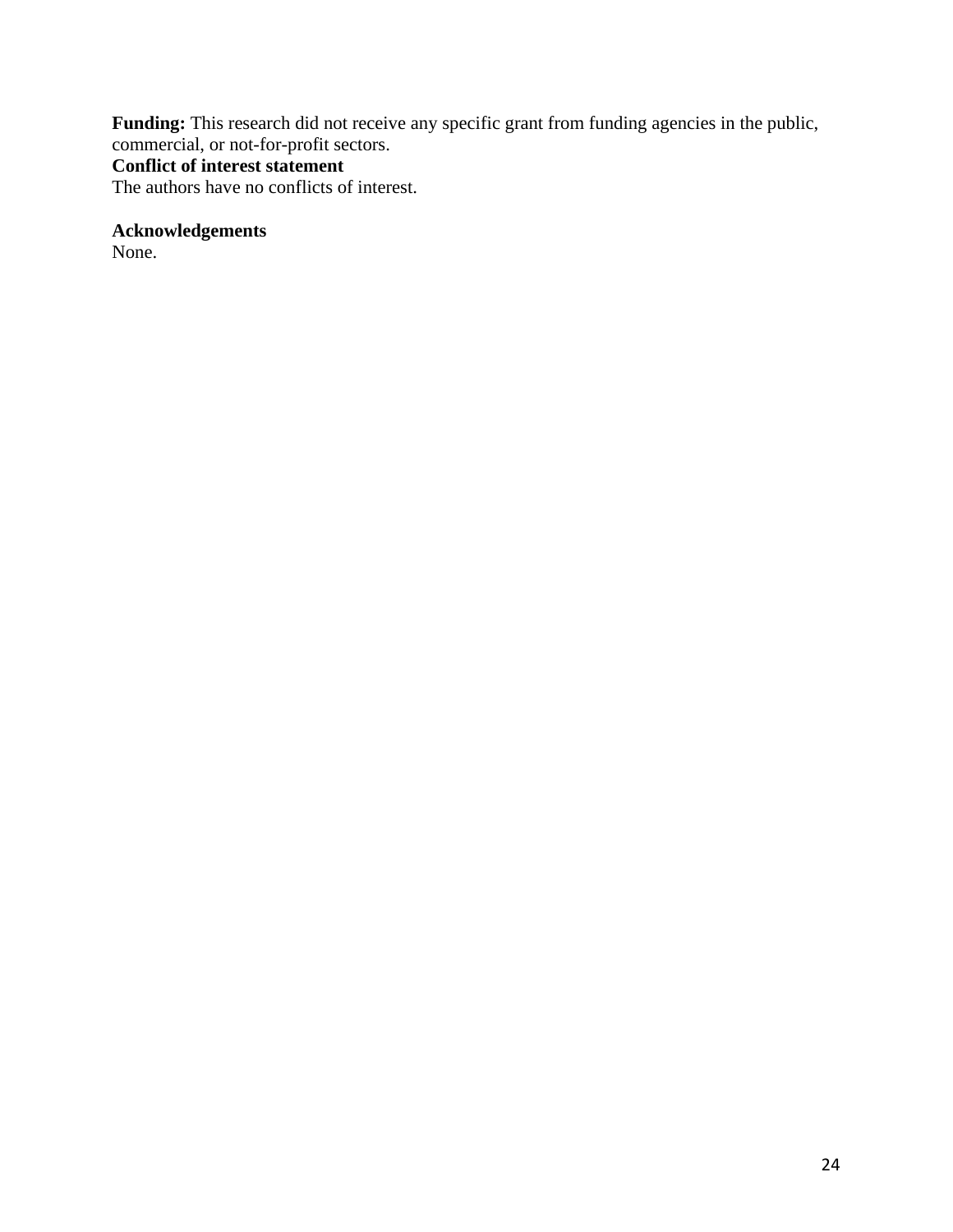# **References**

[1] GPEI. History of polio. 2016.

[2] Oshinsky DM. Polio: an American story: Oxford University Press; 2005.

[3] WHO. Poliomyelitis. 2016.

[4] Nishtar S. Pakistan, politics and polio. Bulletin of the World Health Organization. 2010;88:159-60.

[5] Abraham T. Polio: The Odyssey of Eradication: Oxford University Press; 2018.

[6] Pakistan Go. National Emergency Action Plan For Polio Eradication 2015-16. Islamabad: National Task Force for Polio Eradication; 2015. p. 29.

[7] Endpoliopakistan. Polio Today. In: EOC, editor. Islamabad: Government of Pakistan; 2019.

[8] Sirajuddin. May 2018 sees over 6,500 more vaccine refusals in KP anti-polio drive than last month: data. Dawn. Islamabad ed. Islamabad: Dawn Group; 2018.

[9] UNIGME. Levels & Trends in Child Mortality Estimates Report 2018. U.S.: U.S. Interagency Group for Child Mortality Estimation; 2018. p. 44.

[10] Yusufzai A. Minor diseases cause death of newborns in Fata. Dawn. Peshawar: Dawn Group; 2018.

[11] Closser S. Chasing polio in Pakistan: why the world's largest public health initiative may fail: Vanderbilt University Press; 2010.

[12] NationalEmergencyOperationCenter. National Emergency Action Plan. Islamabad: Government of Pakistan; 2018. p. 80.

[13] Khan T, Qazi J. Hurdles to the global antipolio campaign in Pakistan: an outline of the current status and future prospects to achieve a polio free world. Journal of epidemiology and community health. 2013;67:696-702.

[14] Khan TM, Sahibzada MUK. Challenges to health workers and their opinions about parents' refusal of oral polio vaccination in the Khyber Pakhtoon Khawa (KPK) province, Pakistan. Vaccine. 2016;34:2074-81.

[15] Naeem M, Adil M, Abbas SH, Khan A, Khan MU, Naz SM. Coverage and causes of non immunization in national immunization days for polio; A consumer and provider perspective study in Peshawar. Journal of Postgraduate Medical Institute (Peshawar-Pakistan). 2011;26. [16] Closser S, Rosenthal A, Maes K, Justice J, Cox K, Omidian PA, et al. The global context of vaccine refusal: Insights from a systematic comparative ethnography of the global polio eradication initiative. Medical anthropology quarterly. 2015.

[17] Closser S, Jooma R. why we must provide better support for Pakistan's female frontline health workers. PLoS Med. 2013;10:e1001528.

[18] Shah M, Khan MK, Shakeel S, Mahmood F, Sher Z, Sarwar MB, et al. Resistance of polio to its eradication in Pakistan. Virology journal. 2011;8:1.

[19] Closser S, Jooma R, Varley E, Qayyum N, Rodrigues S, Sarwar A, et al. Polio Eradication and Health Systems in Karachi: Vaccine Refusals in Context. Global Health Communication. 2015;1:1-9.

[20] Riaz H, Rehman A. Polio vaccination workers gunned down in Pakistan. The Lancet Infectious Diseases. 2013;13:120.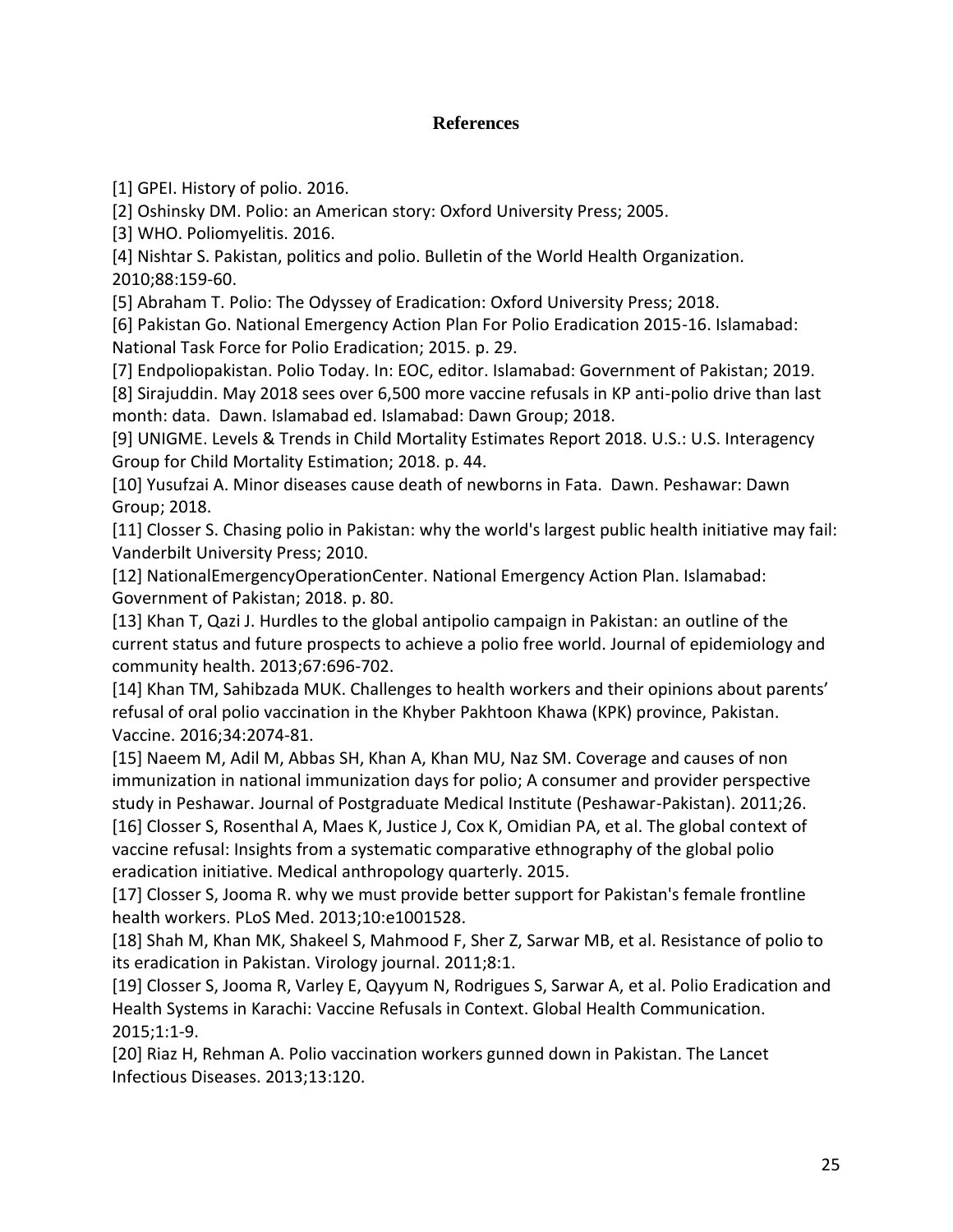[21] UNICEF. Polio Communication Global Guide: A how-to manual for the art and science of maximizing immunization rates through communication. Global Polio Eradication Initiative; 2016. p. 195.

[22] Center EO. EOC Communication Update. Islamabad: Government of Pakistan; 2018. p. 4.

[23] Center EO. EOC Communication Update. Islamabad: Government of Pakistan; 2018. p. 5.

[24] Reporter A. False report blamed for rise in polio refusal cases. Dawn. Islamabad ed. Islamabad: Dawn.com; 2018.

[25] Hinnant A, Len-Ríos ME, Oh HJ. Are health journalists' practices tied to their perceptions of audience? An attribution and expectancy-value approach. Health communication. 2012;27:234- 43.

[26] Lariscy RW, Avery EJ, Sohn Y. Health journalists and three levels of public information: Issue and agenda disparities? Journal of Public Relations Research. 2010;22:113-35.

[27] Forsyth R, Morrell B, Lipworth W, Kerridge I, Jordens CF, Chapman S. Health Journalists' perceptions of their professional roles and responsibilities for ensuring the veracity of reports of health research. Journal of Mass Media Ethics. 2012;27:130-41.

[28] Voss M. Checking the pulse: Midwestern reporters' opinions on their ability to report health care news. American Journal of Public Health. 2002;92:1158-60.

[29] Obregón R, Waisbord S. The complexity of social mobilization in health communication: top-down and bottom-up experiences in polio eradication. Journal of health Communication. 2010;15:25-47.

[30] McLeroy KR, Bibeau D, Steckler A, Glanz K. An ecological perspective on health promotion programs. Health education quarterly. 1988;15:351-77.

[31] Nyambe A, Van Hal G, Kampen JK. Screening and vaccination as determined by the Social Ecological Model and the Theory of Triadic Influence: a systematic review. BMC public health. 2016;16:1166.

[32] Privitera GJ. Research methods for the behavioral sciences: Sage Publications; 2013. [33] Mishler EG. Viewpoint: Critical perspectives on the biomedical model. Social contexts of health, illness, and patient care. 1981:1-23.

[34] Nutbeam D, Harris E, Wise W. Theory in a nutshell: a practical guide to health promotion theories: McGraw-Hill; 2010.

[35] Hinnant A, Oh HJ, Caburnay CA, Kreuter MW. What makes African American health disparities newsworthy? An experiment among journalists about story framing. Health education research. 2011;26:937-47.

[36] Yahya M. Polio vaccines—"no thank you!" barriers to polio eradication in Northern Nigeria. African Affairs. 2007;106:185-204.

[37] Renne E. Perspectives on polio and immunization in Northern Nigeria. Social science & medicine. 2006;63:1857-69.

[38] Renne EP. The politics of polio in northern Nigeria: Indiana University Press; 2010. [39] Abimbola S, Malik AU, Mansoor GF. The final push for polio eradication: addressing the challenge of violence in Afghanistan, Pakistan, and Nigeria. PLoS Med. 2013;10:e1001529.

[40] Adoghe A. Linking policy with technology: role of mobile communications technology in polio eradication initiative in Northern Nigeria: Royal tropical institute (KIT); 2011.

[41] Ghinai I, Willott C, Dadari I, Larson HJ. Listening to the rumours: What the northern Nigeria polio vaccine boycott can tell us ten years on. Global public health. 2013;8:1138-50.